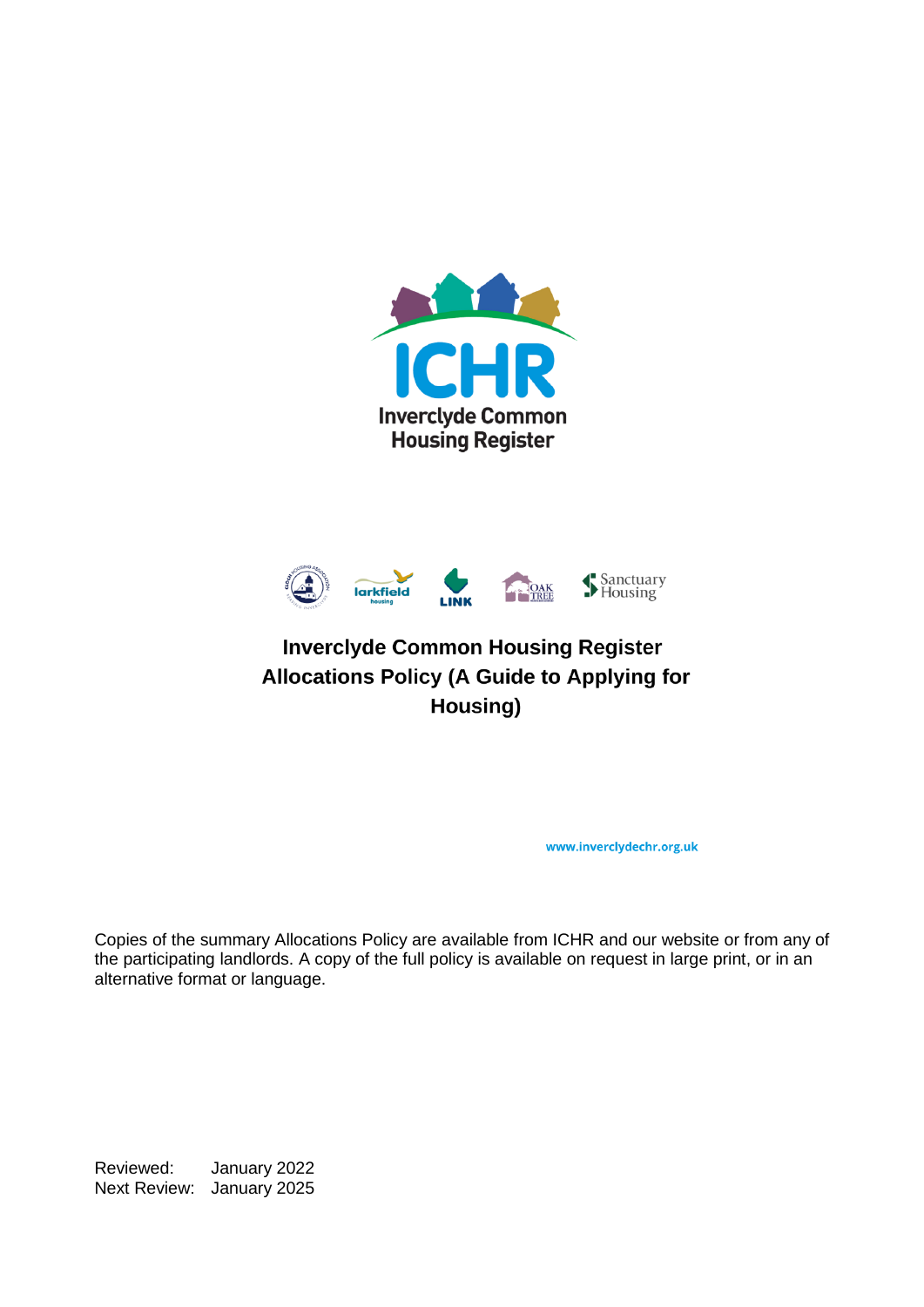#### **Contents**

| Introduction |  |
|--------------|--|
|              |  |

- 2. Policy Aims and Objectives<br>3. Peral and Requiatory Frame
- 3. Legal and Regulatory Framework<br>4 Sustainable Tenancies/Communit
- 4. Sustainable Tenancies/Communities<br>5. Allocations Not Covered by this Polic
- 5. Allocations Not Covered by this Policy
- 6. Lettings Plan
- 7. Homeless Prevention
- 8. Consultation
- 9. Monitoring and Review
- 10. Applications from Employees, Governing Body Members etc.
- 11. Use of Personal Data
- 12. Confidentiality & Information Sharing
- 13. Security
- 14. Registration and Operation
- 15. Registration Process
- 16. Joint Applications
- 17. Relationship Breakdown
- 18. Domestic Abuse
- 19. Offenders
- 20. Suspension from the Housing Register
- 21. Review of Registrations
- 22. Cancellation of Housing Registrations
- 23. Applicants Residing with Tenants of Registered Social Landlords<br>24. Tenancy Record
- Tenancy Record
- 25. Owner Occupiers
- 26. Non-UK Nationals, Asylum Seekers and Refugees
- 27. Assessment of Need and Award of Priority
- 28. Priority Passes
- 29. Assessment of Priority
- 30. Limitation of Passes
- 31. Size of Accommodation
- 32. Provisions for Children, Access and Care Providers
- 33. Orders Relating to Children
- 34. Kinship Carers, Foster Carers and Those Adopting
- 35. Overcrowding
- 36. Under Occupation
- 37. Harassment and Abuse
- 38. Health/Medical
- 39. Unsuitable Housing
- 40. Letting Process
- 41. Applying for Empty Homes
- 42. Making an Offer/Acceptance
- 43. Refusing an Offer
- 
- 44. Home Visits<br>45. Verification Verification
- 46. Short Scottish Secure Tenancies
- 47. Local Lettings Initiatives
- 48. Sensitive Letting
- 49. Management Allocations
- 50. Lettings Process Choice Based Lettings
- 51. Appeal and Complaints Process
- Appendix I Illustration of House Size Required
- Appendix II Explanation of Terms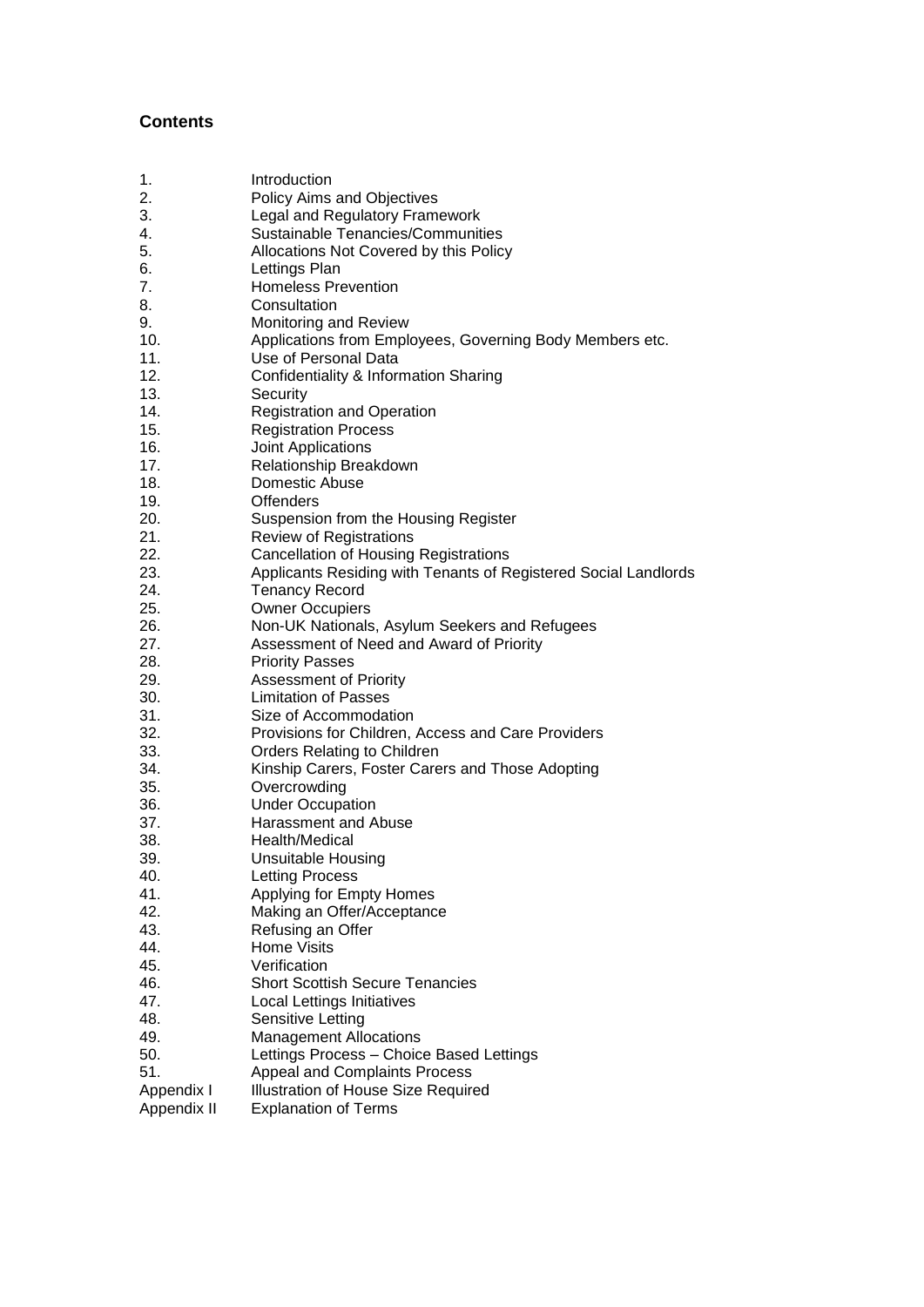# **INTRODUCTION & POLICY CONTEXT**

### **1 Introduction**

- 1.1 Inverclyde Common Housing Register (ICHR) is a partnership between Cloch Housing Association, Oak Tree Housing Association, Larkfield Housing Association, Link Housing Association and Sanctuary Scotland Housing Association. The participating landlords provide and manage good quality, affordable homes for people in housing need. The ICHR provides the lettings service to allocate the homes provided. Inverclyde Health and Social Care Partnership (HSCP) are stakeholder members and support the work of ICHR.
- 1.2 Inverclyde Common Housing Register's Allocations Policy covers the letting of most properties owned by the participating landlords within the Inverclyde area as they become vacant. The policy allows for lets to people referred by other agencies and to applicants who register direct to the ICHR for housing. The participating landlords will allocate housing to direct applicants to the housing register according to a Choice Based Lettings system. The demand for available accommodation for most areas exceeds supply and the participating landlords cannot realistically hope to re-house all applicants. However, we will seek to maximise the opportunities for housing open to each applicant. We aim to advise applicants about the range of housing options available to them as well as seeking rehousing within the social rented sector.

# **2 Policy Aims and Objectives**

- 2.1 The aims and objectives of our allocation policy are:
	- to let good quality homes at affordable rents to those in greatest housing need
	- to ensure applicants are given choice and allocations result in sustainable tenancies
	- to provide a choice of housing to meet a diverse range of housing needs and where appropriate assist with housing support
	- promote, maintain, and support sustainable communities through our allocations system
	- make best use of our housing stock in line with good practice (e.g., minimising under-occupation)
	- work with Inverclyde HSCP to address the needs of people affected by homelessness.
	- let empty houses, as soon as possible, to reduce rental loss
	- provide applicants for housing with comprehensive information and advice about our allocations services and housing options
	- meet appropriate legal and regulatory standards and promote good practice
	- embed equalities into our allocations services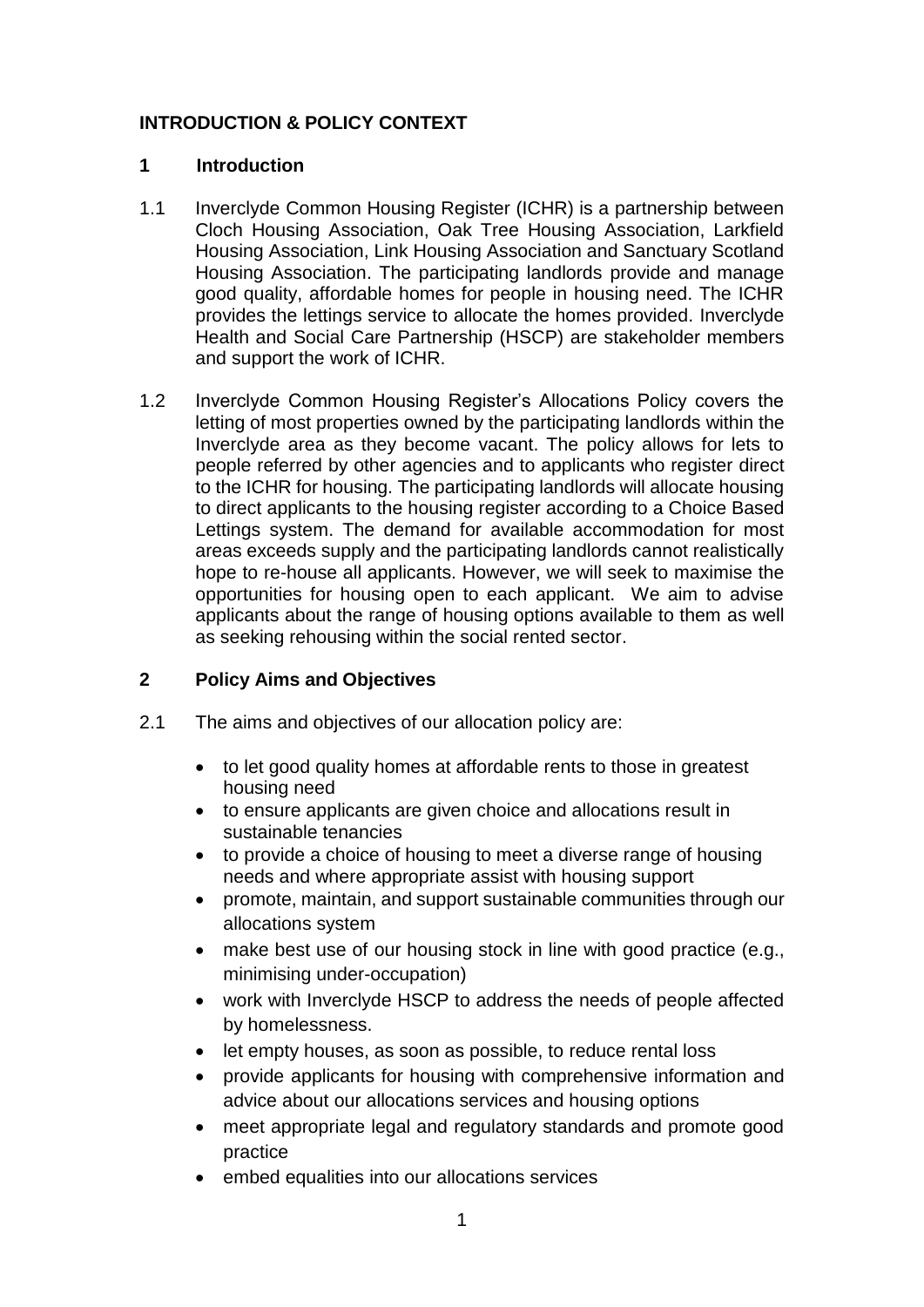- review the allocation policy regularly and consult with tenants, housing applicants and other stakeholders if policy changes are being considered
- ensure people have fair and open access to our housing register and ensure reasonable preference is given to those in housing need

# **3 Legal & Regulatory Framework**

- 3.1 There is a comprehensive list of legal, regulatory, and good practice guidance that has been considered when developing this policy. The primary legislation governing the allocation of social housing is contained within the Housing (Scotland) Act 1987 as amended by the Housing (Scotland) Act 2001 and 2014. The legislation identifies specific groups that we must give reasonable preference to including:
	- Social housing tenants who are under occupying their home.
	- People who are homeless or threatened with homelessness (including those at risk of harassment or abuse) with unmet housing need.
	- People living under unsatisfactory housing conditions with unmet housing needs e.g., people whose homes are unsuitable because they are below the tolerable standard or because the physical layout is unsuitable for health or disability reasons or those living in overcrowded conditions.
- 3.2 At a minimum, we will comply with all relevant legislation including:
	- The Housing (Scotland) Act 1987 (as amended)
	- The Housing (Scotland) Act 2001
	- The Housing (Scotland) Act 2014
	- The Homelessness etc (Scotland) Act 2003
	- The Human Rights Act 1998
	- The Equality Act 2010
	- Domestic Abuse (Protection) (Scotland) Act 2021 (once enforced)
	- The Data Protection Act 1998 & 2018, General Data Protection regulation (GDPR)
- 3.3 The Scottish Social Housing Charter (updated 2017) aims to improve the quality and value of the services that social landlords provide, and supports the Scottish Government's long-term aim of creating a safer and stronger Scotland.

For more information on the Charter outcomes please click the following link: [https://www.gov.scot/publications/scottish-social](https://www.gov.scot/publications/scottish-social-housing-charter-april-2017/)[housing-charter-april-2017/](https://www.gov.scot/publications/scottish-social-housing-charter-april-2017/)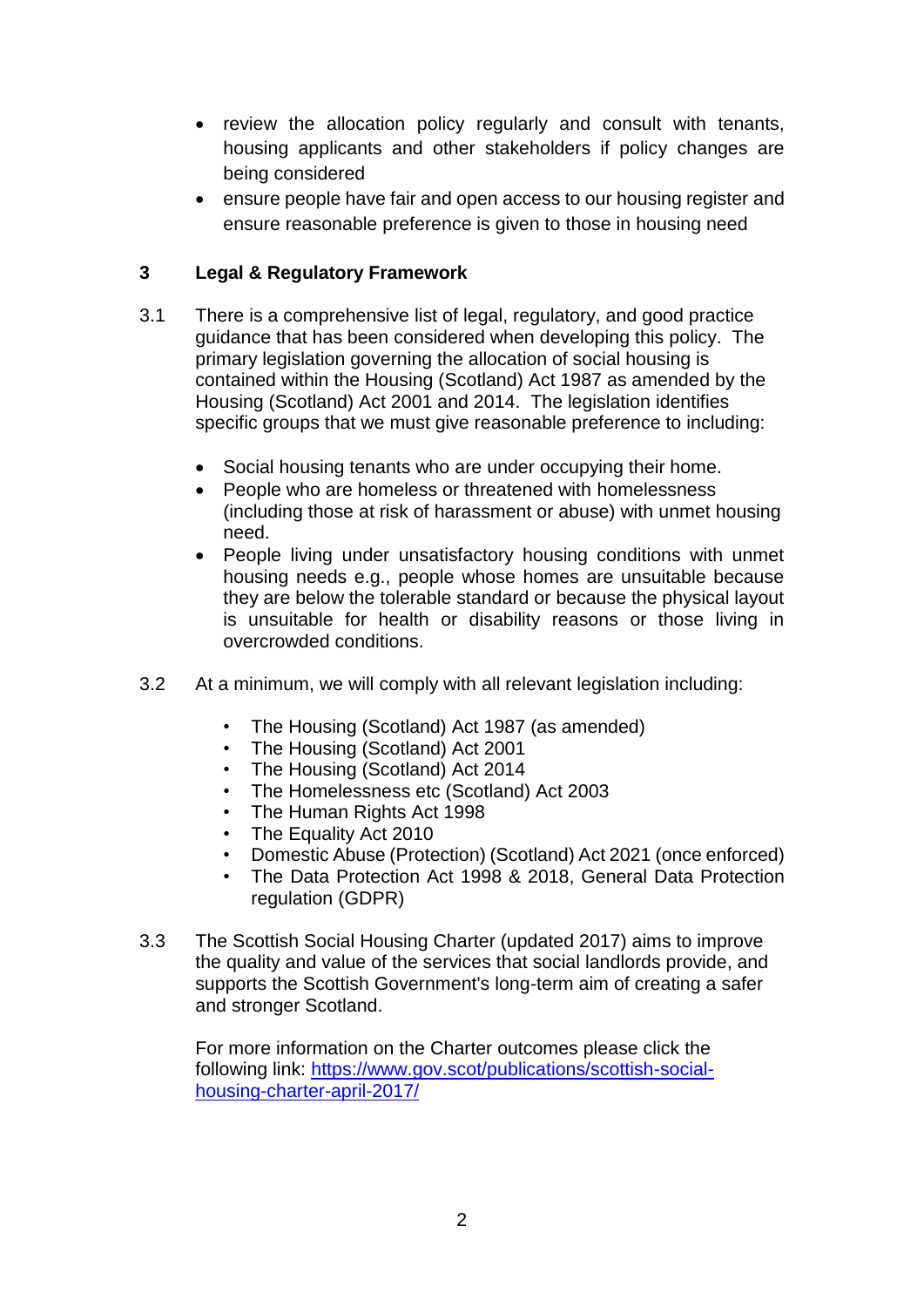# **4 Sustainable Tenancies and Communities**

- 4.1 ICHR partner landlords have tenancy sustainment processes that seek to identify and address potential problems at the point of allocation and ensure that appropriate support is provided to enable the applicant to successfully remain in the tenancy.
- 4.2 If an applicant states that they need support to maintain a tenancy or appears unlikely to be able to maintain an independent tenancy without support, the application may be bypassed. The suspension will last as long as it takes us to confirm that an appropriate support package has been identified and confirmed to be available to the applicant.
- 4.3 We want to create and maintain communities that people want to move into and stay in. To achieve this aim we will avoid over concentrating any group in any area for example, we may allow under-occupation in an area of all 2-bedroom flats/houses to reduce child density in a small area. Wherever possible, we will identify any imbalance, and the action required to address it before the property is advertised and will include information about any criteria to be applied in the property advert.

# **5 Allocations Not Covered by this Policy**

- 5.1 There are occasions when we will not advertise properties and allocate them differently. We will do this in various circumstances including:
	- Where we cannot identify suitable applicants for a specially adapted property through advertising.
	- Homeless applicants being rehoused under Section 5 of the Housing (Scotland) Act 2001
	- Where we are seeking to accommodate people coming to the UK under an official resettlement program.
	- Where we have referral arrangements in place with specialist agencies or organisations providing support to people with specific needs.
	- Mutual Exchanges
	- Where a person succeeds to, or is assigned a tenancy
	- We may lease properties to other organisations or enter into nomination agreements with agencies providing support to people with particular needs.
	- Garage/Lock Ups may not be advertised through ICHR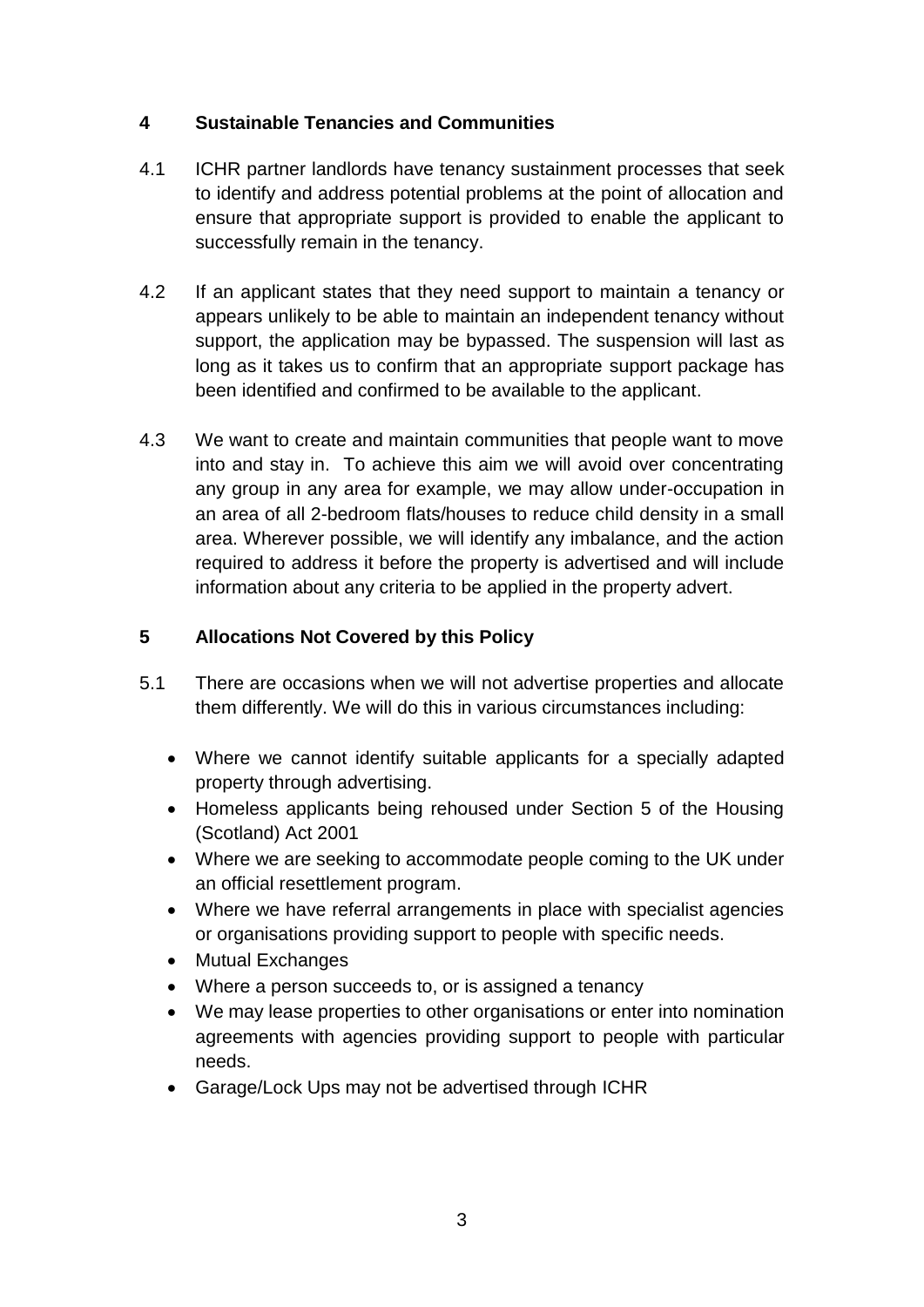# **6 Lettings Plan**

6.1 Each landlord who is part of ICHR will produce a Lettings Plan on an annual basis. The letting plan sets targets of lets that are to be made available to each of the housing priority groups detailed above in addition to ICHR applicants. This is done to ensure a balance of allocations to each group, ensuring preference to the housing need groups covered in law. Each Lettings Plan will be developed in consultation with Inverclyde HSCP.

## **7 Homeless Prevention**

**7.1** This policy works in parallel with our legal commitments under Section 5 of the Housing (Scotland) Act 2001 to target homeless prevention and secure settled housing for homeless households as quickly as possible. We work in partnership with Inverclyde HSCP to assist in meeting the statutory responsibilities including Housing First and the Rapid Rehousing Transition Plan.

### **8 Consultation**

8.1 The Law requires landlords to consult all relevant parties on their allocation policy, and then prepare and publish a report on the consultation and review. A separate consultation paper on the review of this policy is available. It outlines the range of methods and opportunities made available for tenants and others to get involved.

### **9 Monitoring and Review**

- 9.1 In addition to partners publishing their annual lettings plan and outcomes, the ICHR also monitor on at least a quarterly basis:
	- number of new applications
	- houses let by applicant group

We also monitor:

- number of suspensions including reason
- number of appeals and complaints
- equality information
- 9.2 ICHR and its participating landlords will seek to review the Allocations Policy every three years or sooner as legislation requires.

# **10 Applications from Employees, Governing body members etc.**

10.1 ICHR is open and accountable for the way that we allocate properties. If a staff or board member or a person closely connected to them are to be allocated a house by a partner landlord, the landlord has a procedure in place to ensure that there is a clear audit trail. The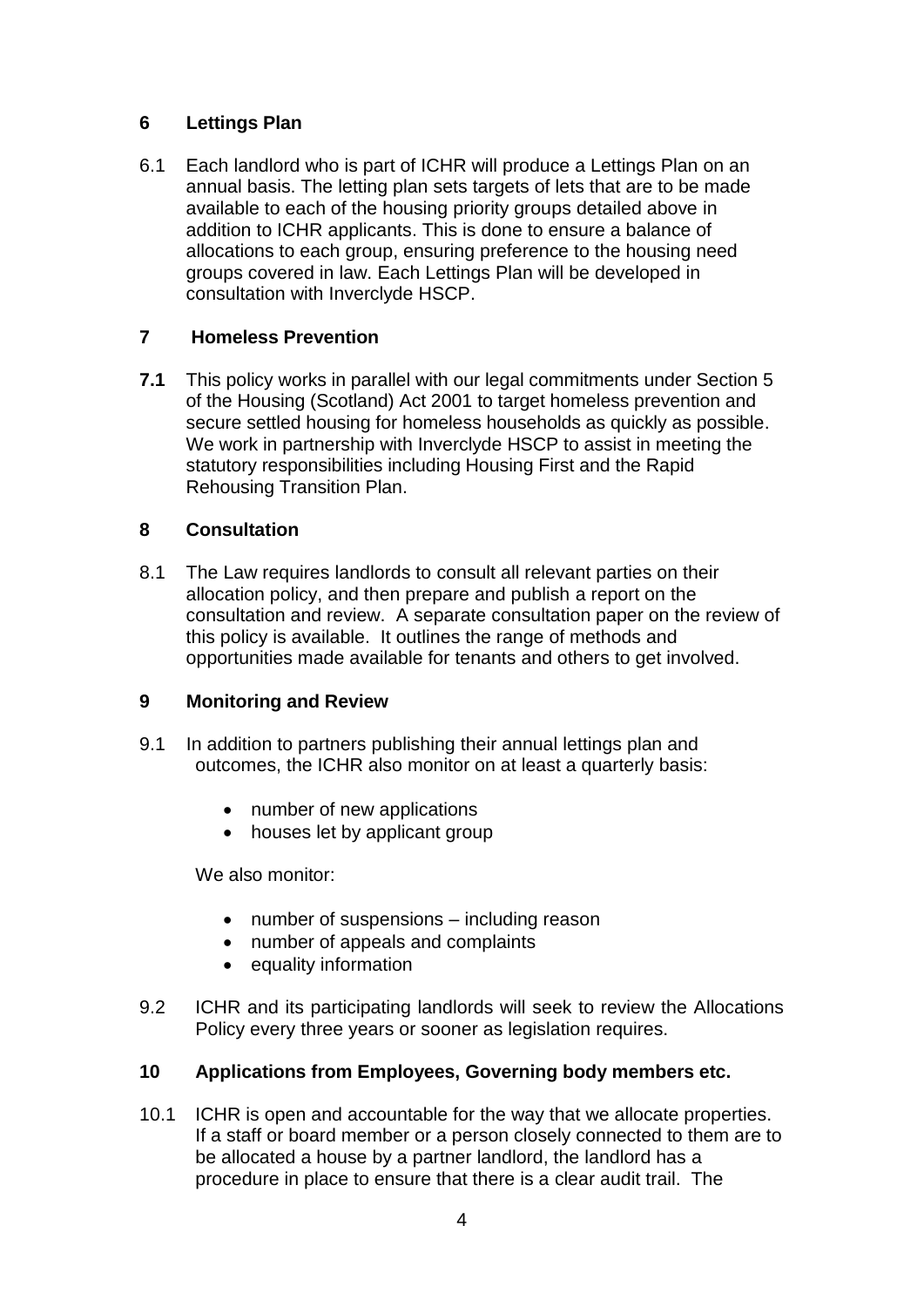applicant or anyone associated with them will not be in involved in the letting process.

# **11 Use of Personal Data**

- 11.1 Applicants have a right to view information that they have given in their application. This must be provided free of charge.
- 11.2 Applicants may also access personal information as allowed by the Data Protection Act 2018 and the General Data Protection Regulation.

### 11.3 Fair Processing Notice

From the online housing registration form, we collect the following information:

- Name
- Address
- Gender
- Date of Birth
- Telephone numbers
- Email address
- **•** Ethnicity
- Details of any disability

# **12 Confidentiality & Information Sharing**

12.1 We will treat all personal information as completely confidential and use it only for the purpose of operating this policy, it will be processed by our employees within the UK. We will obtain or pass on information only in accordance with the declaration signed by applicants as part of the registration process or with the applicant's consent, or if we are required to do so by law or by our regulators.

### **13 Security**

13.1 We take steps to make sure all personal information is safe and secure. All information is stored in password-protected systems. Please refer to our website or contact us for further information on our GDPR Fair Processing Notice.

### **14 Registration and Operation**

Access to Housing Register

- 14.1 Anyone 16 years of age or over can register for housing.
- 14.2 The ICHR aim to advise an applicant within 10 working days of the housing registration form being received and of inclusion to the housing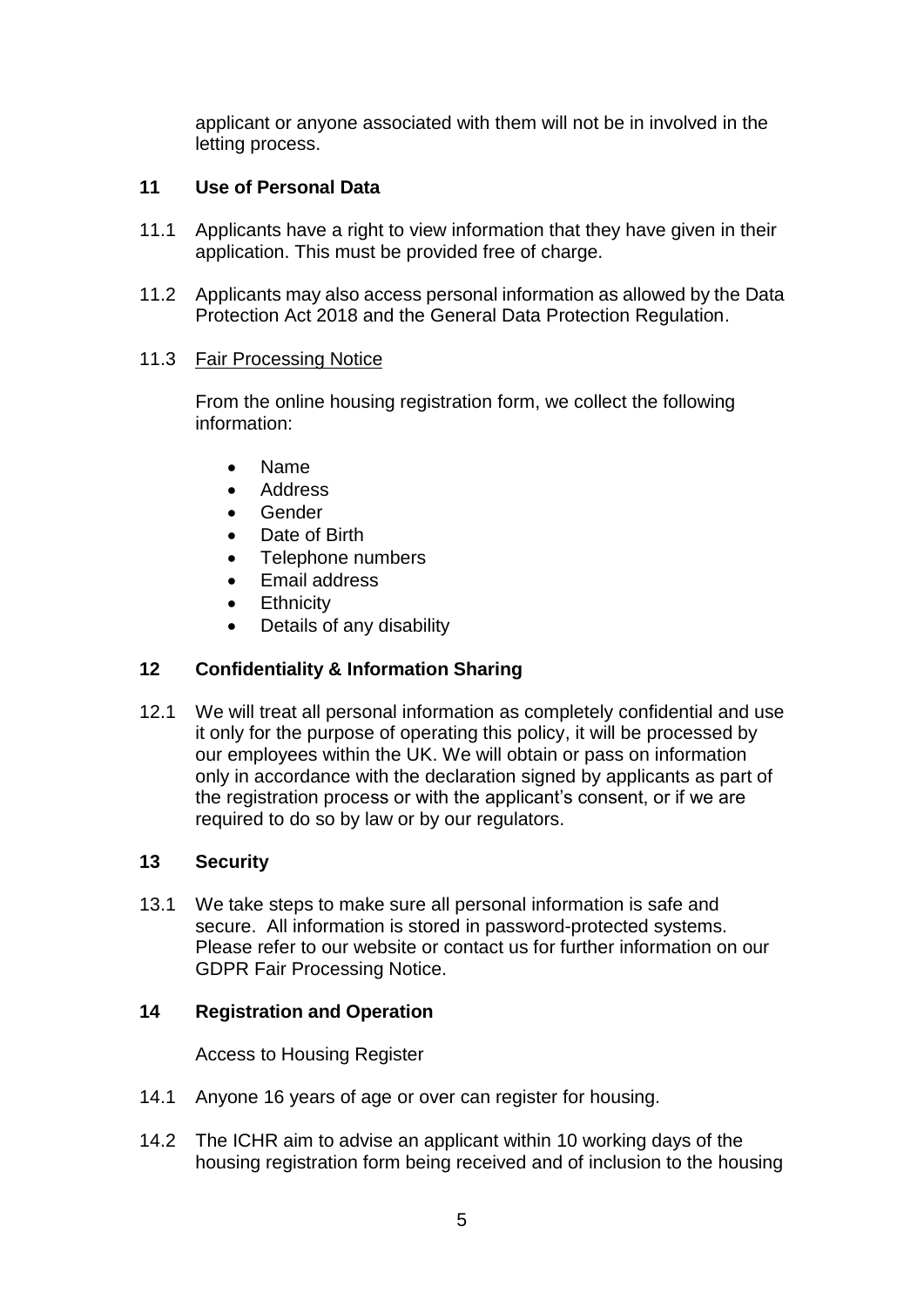register. This may take longer if the ICHR are waiting on further information to be provided by the applicant.

14.3 All housing registrations will be dealt with fairly and without prejudice. Should an applicant require translation services to assist in making an application the ICHR will make these services available free of charge.

# **15 Registration Process**

- 15.1 To register with the ICHR, applicants must complete an online registration form. Assistance is available over the telephone for anyone who needs support doing this. Our registration form is kept as simple as possible and collects only information essential to the allocation process and equalities monitoring; as the system allows applicants to apply for housing throughout Scotland as part of a shared service, some questions are asked for other participating landlords policies. At the point of registration, applicants are asked to tell us if they are homeless, overcrowded, have health problems or are living in accommodation suffering from disrepair. If they do, they may be asked to provide further information during registration, to allow us to assess if they qualify for a Priority Pass.
- 15.2 Housing register applicants are issued with a unique registration number on the day of their registration. Unless any of the pre-tenancy questions on the registration form have been selected, and we have to verify the information provided, the applicant can begin applying for advertised properties as soon as they are registered.
- 15.3 We may ask for supporting documentation of relevant personal circumstances, e.g., proof of residence or evidence of occupancy, at any time during the registration / allocation process. We may also make relevant enquiries to confirm information given by the applicant

# **16 Joint Applications**

16.1 Joint applications for housing will be accepted. Where joint applicants do not live together, either party can make a separate application to have their individual needs assessed.

# **17 Relationship Breakdown**

- 17.1 Either party in a relationship breakdown can register for housing with ICHR and be treated as a separate household for the purposes of awarding any Priority Pass to the registration. If you are a tenant of an ICHR landlord applying for housing following a relationship breakdown, you will not be treated as a transferring tenant.
- 17.2 Any joint applicants who have a relationship breakdown and wish to make a housing registration in their own right will both be required to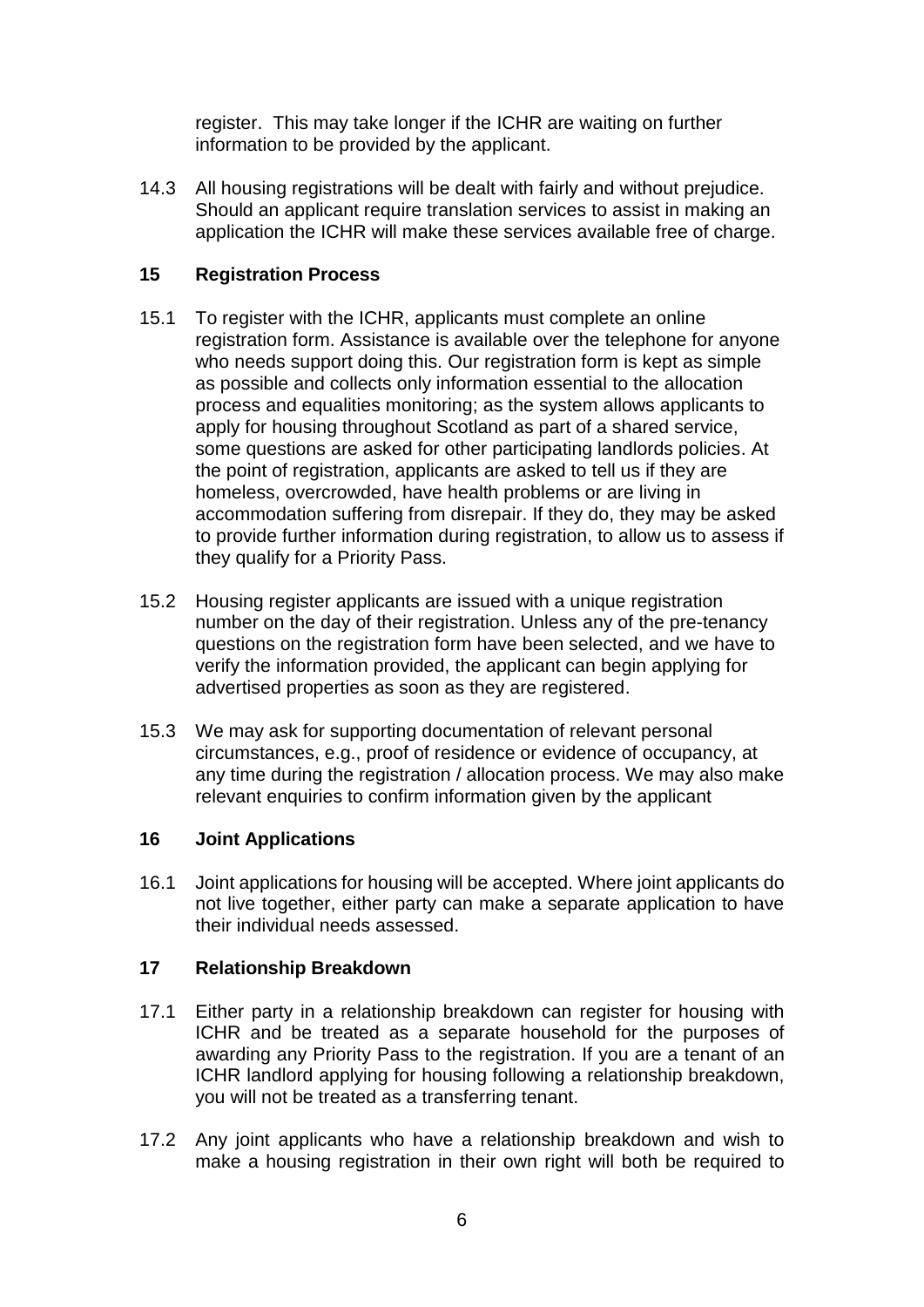complete a new registration. Both applicants will retain the original joint registration date. The original joint registration will be cancelled.

# **18 Domestic Abuse**

18.1 We recognise housing need due to domestic abuse by the award of a Gold Priority Pass. We also recognise that not all applicants will want to approach their local authority as homeless but know that victims and children are potentially at severe risk and continue to remain in that position whilst they remain in their home. ICHR Partners will seek to support victims who want to remain in their home but may need to move temporarily. Advice will be given to applicants on relevant agencies that can provide support to anyone experiencing domestic abuse. Applicants will be asked to provide evidence of the support they are receiving from these agencies before a Priority Pass can be awarded

# **19 Offenders**

19.1 The participating landlords will comply with the 'duty to co-operate' with the responsible authorities imposed by the Management of Offenders etc. (Scotland) Act 2005. Each of the participating landlords will appoint a nominated Link Officer. All housing decisions relating to an offender will be in line with the relevant legislation and multi-agency protocols.

# **20 Tenancy Record**

20.1 Where an applicant has a previous or existing tenancy in the last five years, the association may request a tenancy reference. Where concern is raised over arrears, rechargeable repairs, anti-social behaviour or any other significant breach of tenancy, the registration may be suspended, and any offer of housing made may be withdrawn. See section 21 for suspensions table and timescales.

Consideration will be given to: -

- the seriousness of the breach
- any arrangements to remedy the breach including the applicant's commitment to remedying past problems
- $\bullet$  the time lapse since the breach
- any change in the applicant's circumstances which may affect their conduct in any future tenancy
- the level of housing need
- 20.2 Applicants will be informed in writing of the reason for the suspension, any steps they can take to remove the suspension and their right of appeal.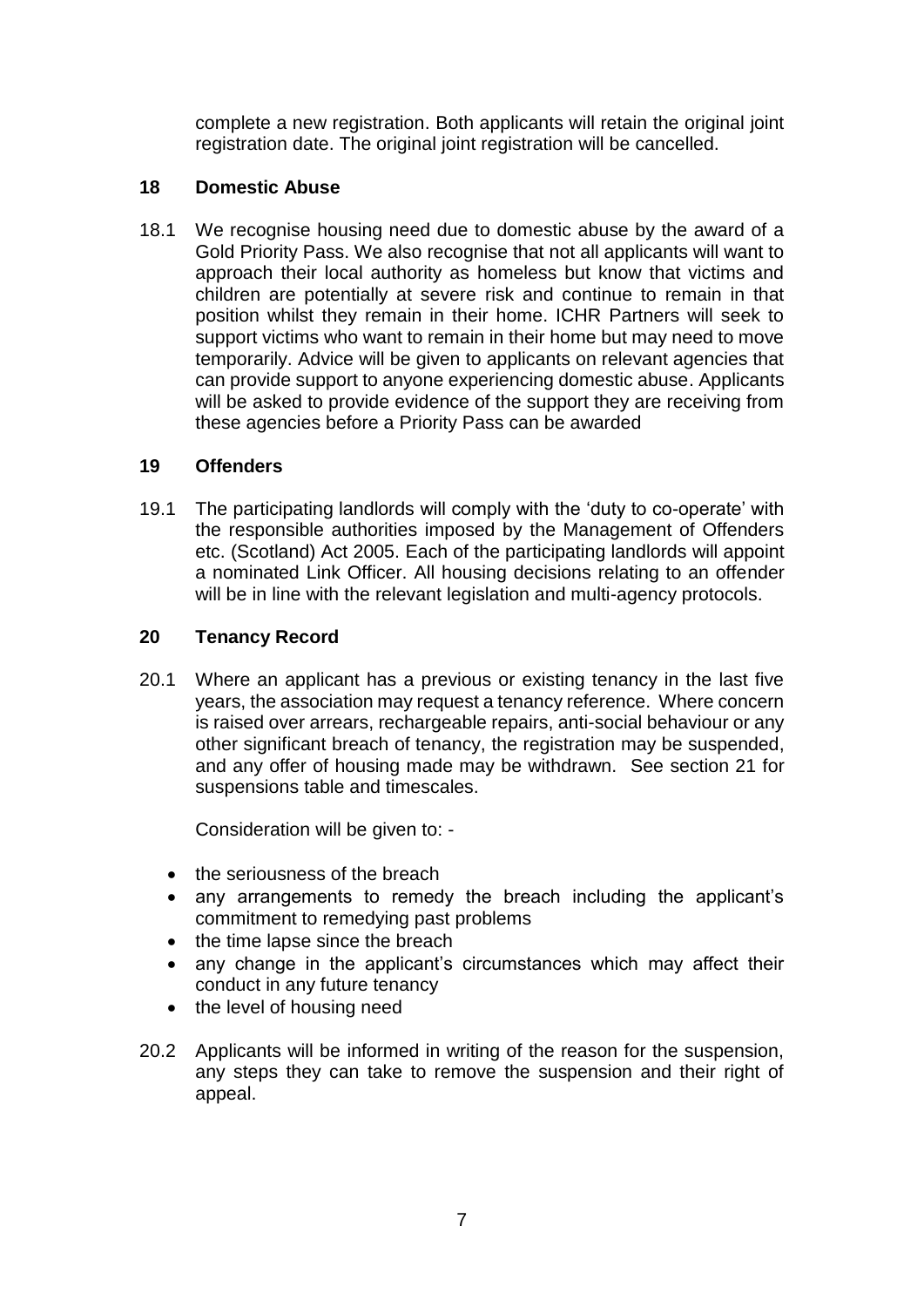# **21 Suspension from the Housing Register**

21.1 In some specific circumstances, applicants may be suspended from the housing register. We have a clear process in place which sets out the criteria for the suspension, the length of time an applicant will be suspended and what they are required to do to reinstate their housing registration. Applicants will be advised of this by email and of their right to appeal the decision.

| <b>Reason for Suspension</b>                                                                                                                                                                                                                        | <b>Period of</b><br><b>Suspension</b>                                                                                                     | <b>Criteria for Ending Suspension</b>                                                                                                              |
|-----------------------------------------------------------------------------------------------------------------------------------------------------------------------------------------------------------------------------------------------------|-------------------------------------------------------------------------------------------------------------------------------------------|----------------------------------------------------------------------------------------------------------------------------------------------------|
| Current or previous housing<br>debt                                                                                                                                                                                                                 | 3 months                                                                                                                                  | Until a payment has been made and<br>payments have been maintained for at<br>least 3 months with all landlords<br>where there is an existing debt. |
| Conviction or eviction for anti-<br>social behaviour associated<br>with occupancy of property or<br>within the local vicinity                                                                                                                       | 2 years                                                                                                                                   | Review after 24 months where it can<br>be shown behaviour has been<br>satisfactory                                                                 |
| Conviction for theft or<br>vandalism against any of the<br>participating landlords'<br>property or relating to<br>harassment, violence or<br>threatening behaviour to<br>participating landlords'<br>residents, staff or governing<br>body members. | 2 years                                                                                                                                   | Review once conviction is spent.                                                                                                                   |
| If an applicant is aggressive or<br>threatening towards a member<br>of ICHR partners' staff or<br>representatives                                                                                                                                   | 2 Years                                                                                                                                   | Review 6 monthly; if applicant can<br>demonstrate a willingness to improve<br>their behavior the suspension may be<br>lifted earlier than 2 years. |
| Where a Notice of<br>Proceedings has been issued<br>by your landlord for recovery<br>of a social rented tenancy or<br>tenancy has been converted<br>to a Short Scottish Secure<br><b>Tenancy SSST</b>                                               | Until breach of<br>tenancy has<br>been dealt with<br>and Landlord<br>is no longer<br>pursuing<br>eviction action<br>or NOP has<br>lapsed. | Review once you can show the<br>tenancy is being conducted in a<br>satisfactory manner and this is<br>confirmed by the landlord.                   |
| Clear evidence of anti-social<br>behaviour associated with the<br>occupancy of property or<br>within the local vicinity                                                                                                                             | 1 year                                                                                                                                    | Review after 12 months where it can<br>be shown behaviour has been<br>satisfactory                                                                 |
| Giving false information on<br>your housing registration.                                                                                                                                                                                           | 1 year                                                                                                                                    | Registration will be automatically<br>reinstated after 12 months                                                                                   |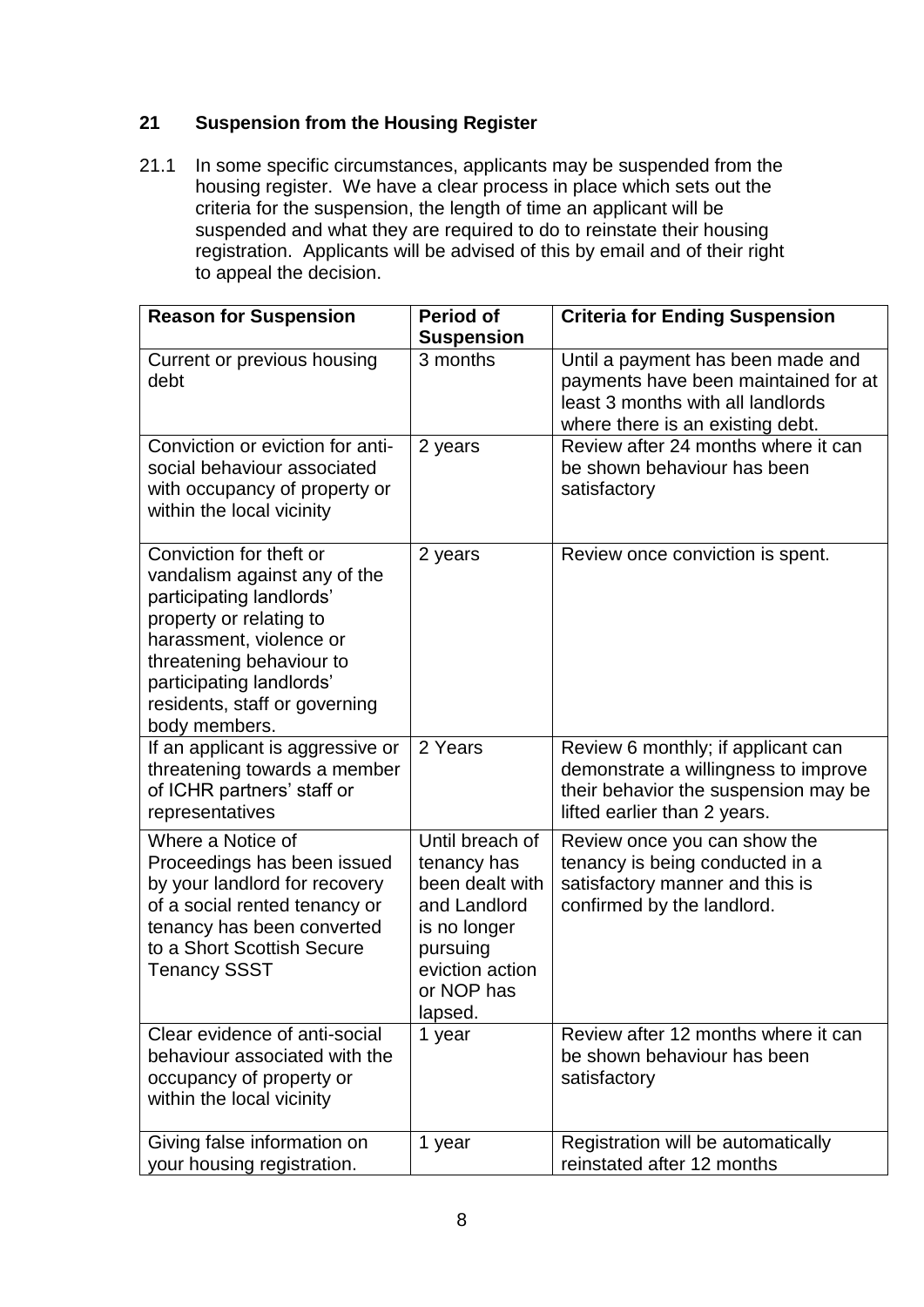| Deliberately worsening of<br>circumstances through your<br>own actions                                                                          | 1 year                                                             | Registration will be automatically<br>reinstated after 12 months                                                                                                                                                                                      |
|-------------------------------------------------------------------------------------------------------------------------------------------------|--------------------------------------------------------------------|-------------------------------------------------------------------------------------------------------------------------------------------------------------------------------------------------------------------------------------------------------|
| You have abandoned or<br>neglected any social housing<br>tenancy                                                                                | 1 year                                                             | Registration will be automatically<br>reinstated after 12 months                                                                                                                                                                                      |
| Your home including garden<br>or common areas are kept in<br>an unsatisfactory condition                                                        | Until property<br>is brought up<br>to an<br>acceptable<br>standard | Review registration once you can<br>show the property is in a satisfactory<br>condition                                                                                                                                                               |
| If we receive an unsatisfactory<br>reference from your current or<br>former landlord for the past 3<br>years for anyone on your<br>application. | Up to 6<br>months                                                  | When a satisfactory reference is<br>received or when you can show you<br>can maintain a tenancy in a<br>satisfactory way - whatever is the<br>soonest.                                                                                                |
| Failure to notify a change of<br>address                                                                                                        | 3 Months                                                           | Review after 3 months; if updated the<br>registration will be reinstated<br>otherwise it will be cancelled                                                                                                                                            |
| If we need more information to<br>assess a registration, we will<br>suspend the registration until<br>we receive the information.               | 3 Months                                                           | We will make sure that requests for<br>information are regularly followed up<br>so that the time suspended time is<br>kept to a minimum. If you do not<br>provide the information required within<br>3 months your registration will be<br>cancelled. |

21.2 Suspended registrations will be automatically re-instated except where noted above that evidence is required to re-instate the registration. In these cases, the onus is on the applicant to supply the relevant information to have the registration re-instated. If information is not provided within the timescales set, the registration will be cancelled.

# **22 Review of Registrations**

22.1 The housing register will be kept up to date by reviewing registrations every 12 months. Applicants will be emailed annually on the anniversary of the date of their registration; they will be asked to log in and update their online housing registration. Failure to respond within 30 days will result in, a further reminder being issued by email, if no contact is made within 14 days the registration will be cancelled. Applicants will be advised of the cancellation of their housing registration by email.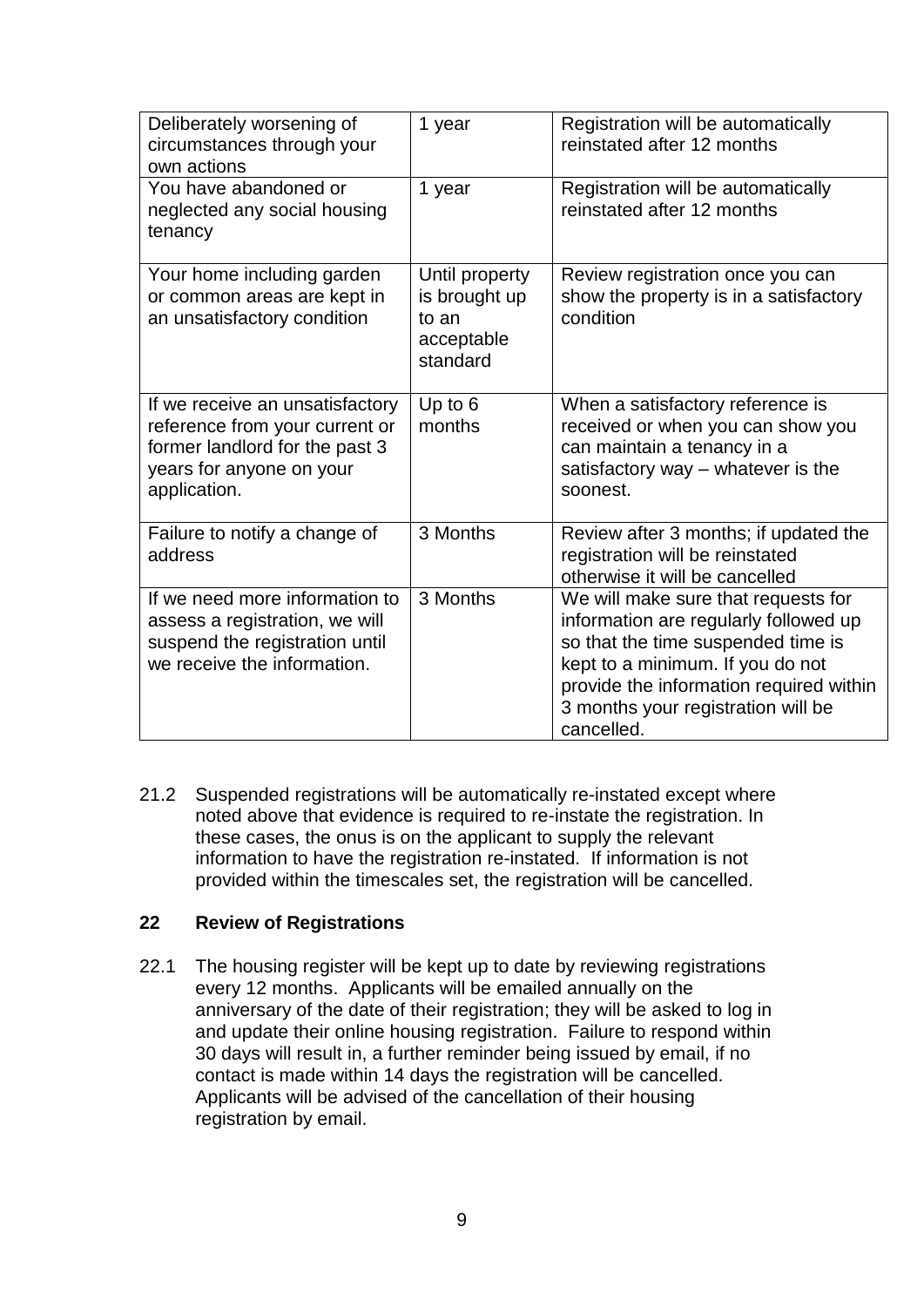# **23 Cancellation of Housing Registrations**

- 23.1 We will cancel housing registrations only under the following circumstances:
	- At the applicants' request
	- Where the applicant does not respond to an annual review and reminder email
	- If mail is returned marked "gone away" or not known at this address or we cannot contact the applicant via email
	- If the applicant does not respond to requests for information
	- If the applicant dies
	- If the applicant does not provide information on time to lift their suspension
	- If joint applicants have a relationship breakdown and wish to make their own registration, the original joint registration will be cancelled.
- 23.2 Where an applicant has been rehoused, the applicant may elect to stay on the housing register. The current registration will be cancelled, and the onus will be on the applicant to complete a new registration with their new details. Once an applicant is rehoused and chooses to reregister for housing their registration date will commence from the date of their new housing registration.
- 23.3 The applicant will be informed by email that their registration is to be removed from the list.
- 23.4 Applicants can be re-registered on request, taking into account any changes in their circumstances. Their date of registration will normally be the date they re-register.

# **24 Applicants Residing with Tenants of Registered Social Landlords**

24.1 An applicant who is staying "care of" a tenant of any Registered Social Landlord and who is not a permanent member of the household may not be accepted as a member of the household until formal permission has been granted to the tenant for them to reside at that address. Priority Passes will not be awarded until permission to reside has been obtained from the relevant participating landlord.

### **25 Owner Occupiers**

25.1 We will consider property ownership as part of assessing an applicant's housing needs and circumstances.We will consider the ownership and/or value of heritable property owned by the person registering for housing in accordance with the law. This also extends to anyone currently staying or intending to stay with the applicant. This may result in an owner occupier(s) not being awarded Priority Passes as it is reasonable for them to occupy the property they own.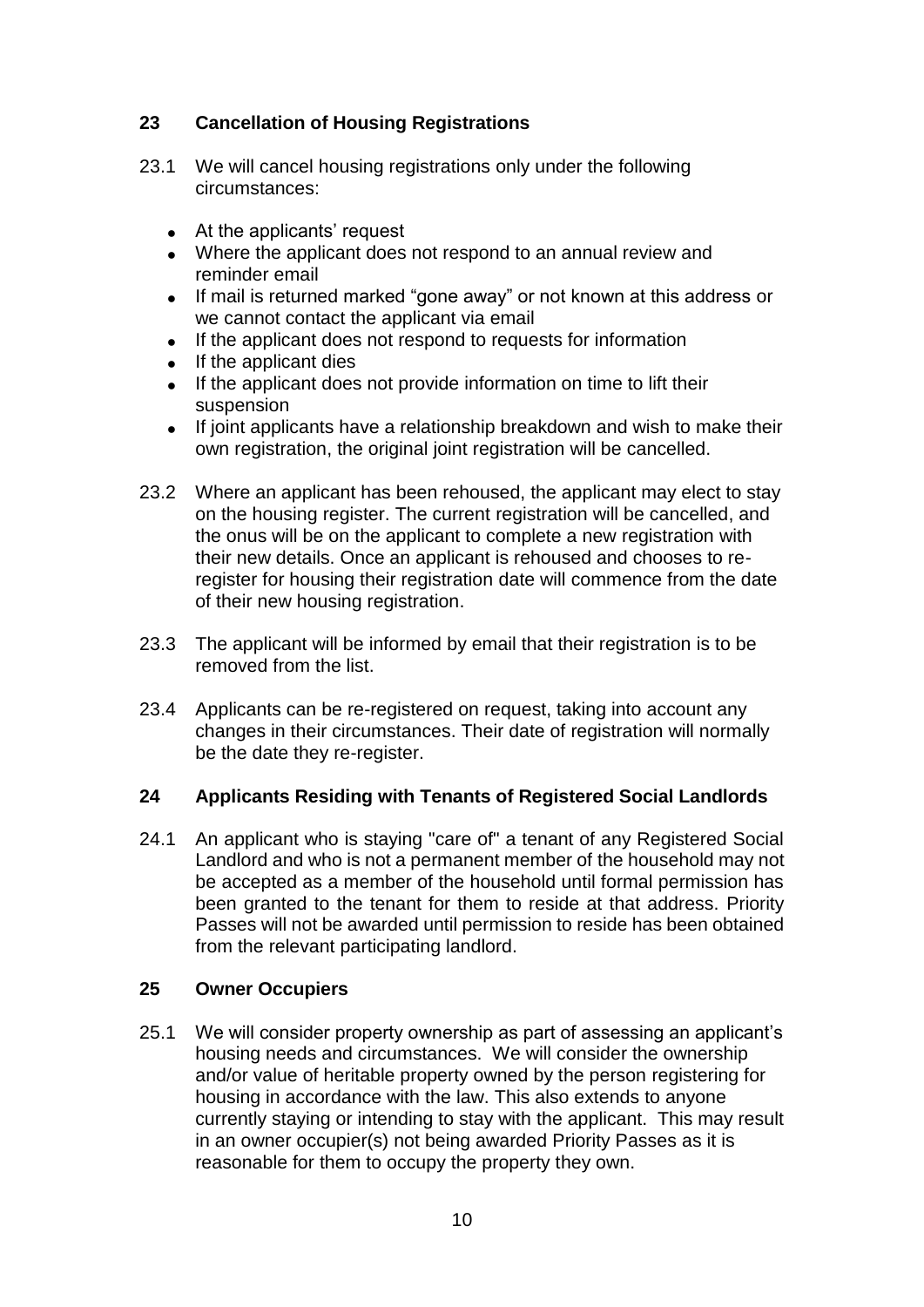25.2 We will not take into account property ownership in cases where the owner cannot secure entry to the property (e.g. severe structural faults making the building unsafe); in cases where there is a risk of abuse from someone living or previously lived in the property or elsewhere; in cases where the health of the occupants may be at risk by occupying the property and there are no reasonable steps to prevent the danger. Each case will be looked at individually and supporting evidence will be required before an applicant is accepted on to the housing register.

### **26 Non-UK Nationals, Asylum Seekers & Refugees**

- 26.1 Non-UK Nationals are expected to provide all necessary documentation to show they have a right to reside in the UK before any allocation of housing is made.
- 26.2 Migrants have differing rights to social housing according to their immigration status. Whilst we welcome registrations from those looking to live, work or study in the UK we will ensure the applicant is not subject to immigration control and has an entitlement to a Scottish Secure Tenancy. These applicants require to demonstrate that they have a right to reside and are habitually resident in the UK.
- 26.3 We are unable to accept direct applications from Asylum Seekers until their refugee status is confirmed.
- 26.4 We will accept registrations from refugees directly or through the statutory homeless route (Section 5) and these applicants are given reasonable preference on our housing list as defined by the Housing (Scotland) Act 2014.

### **27 Assessment of Need & Award of Priority**

27.1 This section outlines how we assess the needs of each applicant and let homes in a fair and consistent way to ensure those in greatest need are housed, whilst making the best use of our housing stock. Underpinning our allocation policy, is the applicant's choice to select their preferred areas and house types.

### **28 Priority Passes**

28.1 After registration and assessment, housing registrations may be awarded a Priority Pass based on your level of housing need and the reasonable preference groups set out by the Housing (Scotland) Act 2014.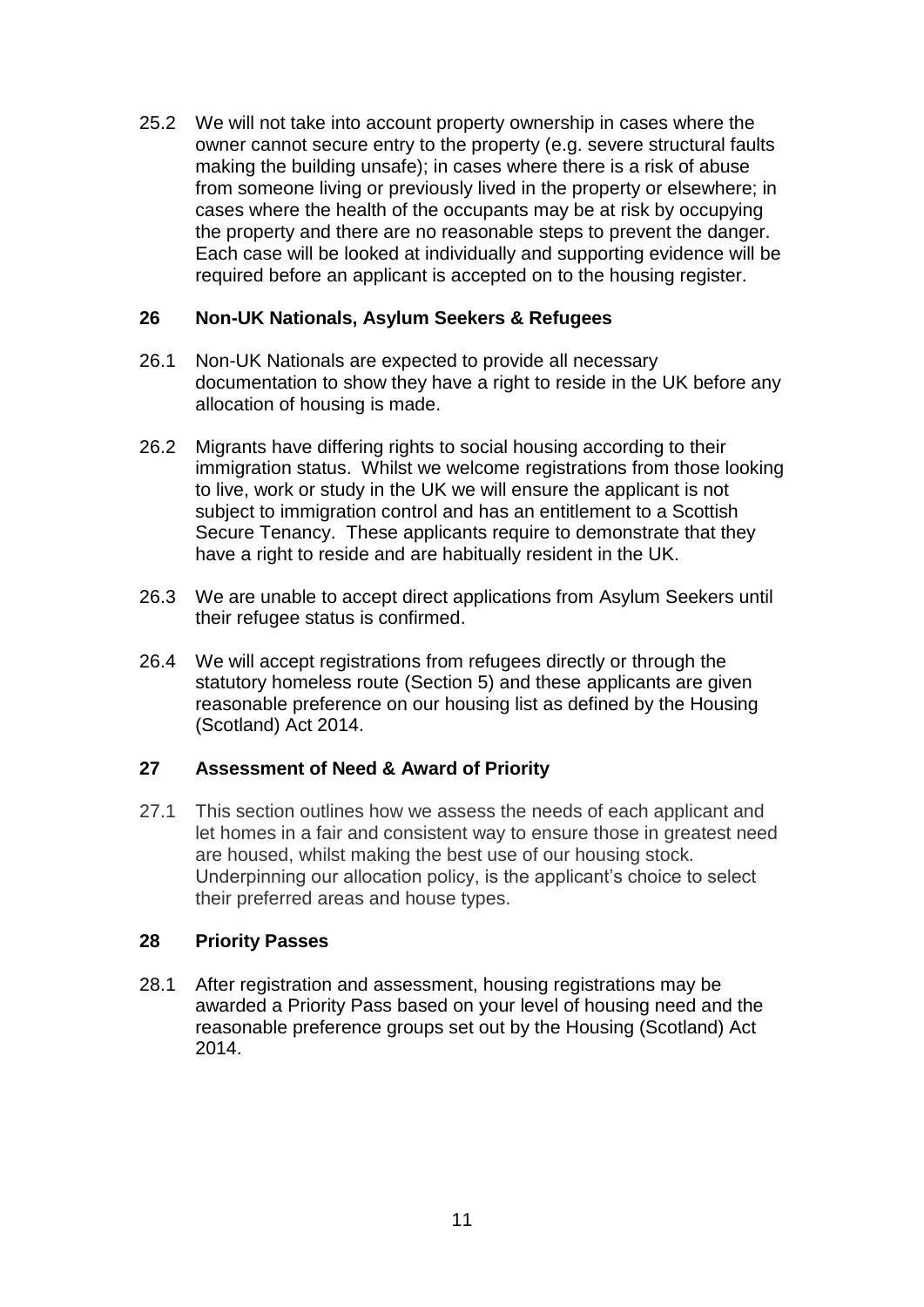The ICHR has three types of Priority Pass:

| <b>PRIORITY PASS</b>                 | <b>PRIORITY LEVEL(S)</b> |
|--------------------------------------|--------------------------|
| Urgent Housing Need - Homeless /     | Gold                     |
| <b>Domestic Abuse/Unsatisfactory</b> |                          |
| <b>Housing Conditions</b>            |                          |
| Overcrowding / Under-occupation      | Gold                     |
|                                      | Silver                   |
|                                      | <b>Bronze</b>            |
| Health / Medical                     | Gold                     |
|                                      | Silver                   |

# **29 Assessment of Priority**

| <b>Priority Pass</b>                                                                                                                  | <b>Priority</b><br><b>Level</b> | You qualify if:                                                                                                                                                                                                                                                               | <b>Evidence required</b>                                                                                                                                      |
|---------------------------------------------------------------------------------------------------------------------------------------|---------------------------------|-------------------------------------------------------------------------------------------------------------------------------------------------------------------------------------------------------------------------------------------------------------------------------|---------------------------------------------------------------------------------------------------------------------------------------------------------------|
| <b>Urgent Housing</b><br>$Need -$<br><b>Homelessness</b><br>/Domestic<br><b>Abuse/Unsatisfact</b><br>ory Housing<br><b>Conditions</b> | Gold                            | Applicants who are assessed<br>by a local authority<br>as statutorily homeless and<br>there is a duty for<br>them to be re-housed in<br>permanent<br>accommodation                                                                                                            | Determination letter<br>from Local Authority<br>confirming that you are<br>deemed statutorily<br>homeless                                                     |
|                                                                                                                                       |                                 | You or a<br>member of the household<br>are a victim of domestic<br>abuse and they have to leave<br>the home but do not<br>wish to approach the local<br>authority as homeless                                                                                                 | Evidence of support<br>from a relevant agency                                                                                                                 |
|                                                                                                                                       |                                 | <b>Tied Accommodation - If an</b><br>applicant is in tied<br>accommodation and their<br>contract of employment has<br>expired or is due to expire<br>(through no fault of their own)<br>within the next 6 months.                                                             | Confirmation from<br>employer that property<br>is tied accommodation,<br>contract is due to expire<br>and that you will be<br>asked to leave<br>accommodation |
|                                                                                                                                       |                                 | Army Discharge - If you are<br>a member of the Armed<br>Forces or a veteran<br>who has left the Armed<br>Forces within the last 12<br>months, a widow, widowers,<br>or partner of service<br>personnel killed in action for<br>up to one year after their<br>partner's death. | <b>Confirmation from HM</b><br><b>Armed Forces</b><br>Commanding Officer of<br>discharge date.                                                                |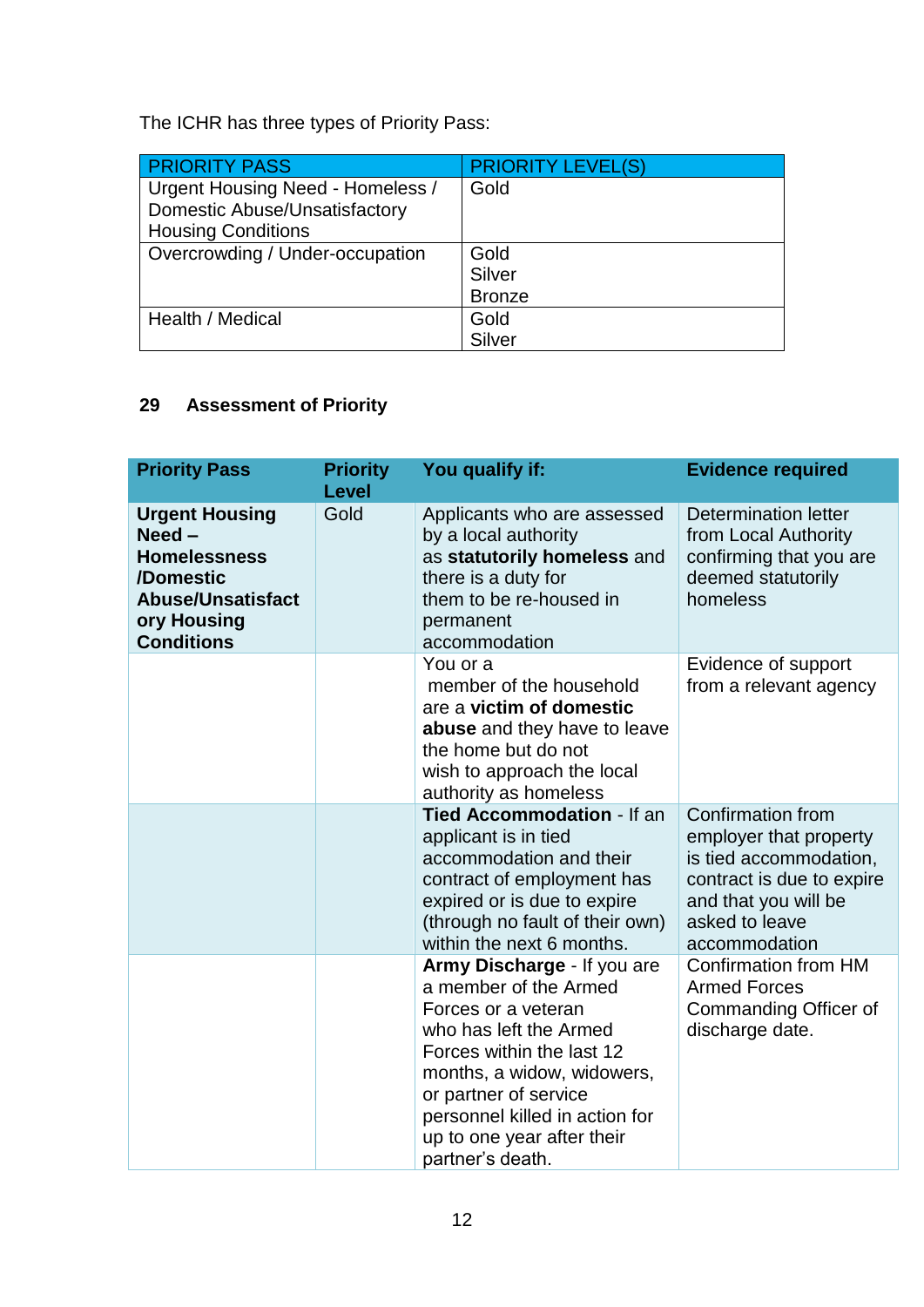|                                                 |               | Applicants whose property by<br>design does not have an<br>inside toilet, fresh or hot<br>water supply, access to<br>bathroom facilities (bath or<br>shower) or provision for<br>kitchen facilities.                                                                                                   | Verified at pre-offer visit.                                                                                                                                                                                                                                                                                                         |
|-------------------------------------------------|---------------|--------------------------------------------------------------------------------------------------------------------------------------------------------------------------------------------------------------------------------------------------------------------------------------------------------|--------------------------------------------------------------------------------------------------------------------------------------------------------------------------------------------------------------------------------------------------------------------------------------------------------------------------------------|
|                                                 |               | Applicants whose current<br>accommodation is structurally<br>unstable or where there is a<br>significant breach of the<br>tolerable standard, or the<br>landlord is unable to arrange<br>suitable repairs within a 6-<br>month period due to issues<br>outwith the applicant's<br>/landlord's control. | Proof that a valid<br><b>Statutory (Housing</b><br>(Scotland) Act 2006)<br><b>Work/Demolition Notice</b><br>or a demolition order<br>under section 115 of the<br>Housing (Scotland) Act<br>1987, which has been<br>served on the owner(s)<br>of the property by the<br>local authority<br>confirming the nature of<br>the defect(s). |
| <b>Overcrowding /</b><br><b>Under-Occupancy</b> | Gold          | You need two or more extra<br>bedrooms; or<br>You are an ICHR landlord<br>tenant and your home has<br>two or more spare bedrooms                                                                                                                                                                       | Verified at pre-offer visit.<br>Proof of residency.                                                                                                                                                                                                                                                                                  |
|                                                 | Silver        | You need one extra bedroom                                                                                                                                                                                                                                                                             | Verified at pre-offer visit.<br>Proof of residency.                                                                                                                                                                                                                                                                                  |
|                                                 |               | You are an ICHR landlord<br>tenant and your home has<br>one spare bedroom                                                                                                                                                                                                                              | Verified at pre-offer visit.<br>Proof of residency.                                                                                                                                                                                                                                                                                  |
|                                                 |               | Extra bedroom required due<br>to medical condition<br>or where medical equipment<br>means that an<br>additional bedroom is<br>required                                                                                                                                                                 | Self-assessment<br>medical form and if<br>required OT Housing<br>Report/Medical<br>Practitioner letter.<br>Verified at pre-offer visit.                                                                                                                                                                                              |
|                                                 | <b>Bronze</b> | You need an extra bedroom<br>to allow residential access to<br>children for up to 3 nights a<br>week                                                                                                                                                                                                   | Letter from ex-partner<br>confirming access to<br>child/children and<br>number of nights                                                                                                                                                                                                                                             |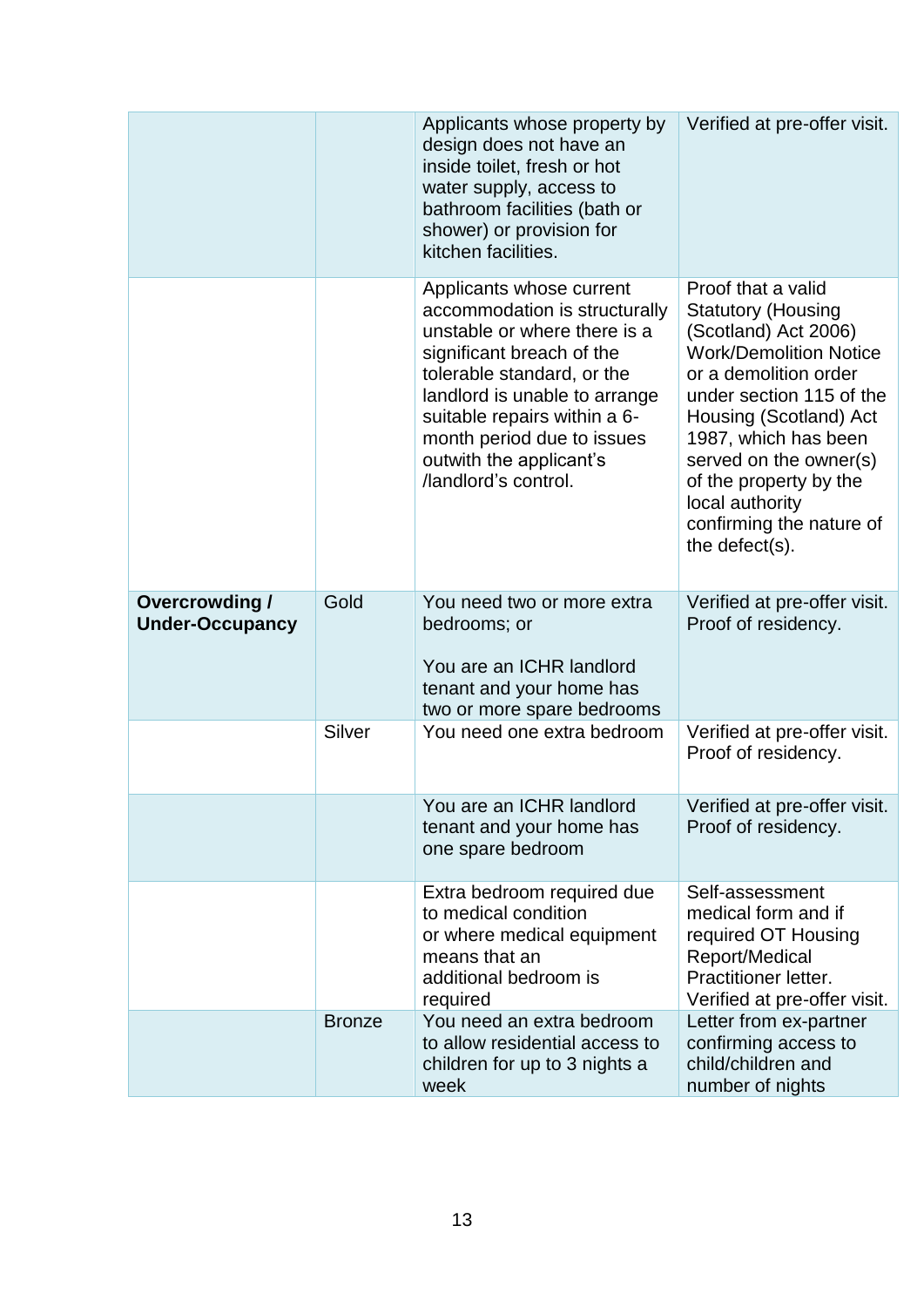|                       |               | Applicants who have been<br>approved for adoption or are<br>approved for fostering or<br>kinship carers but are unable<br>to progress this due to a lack<br>of bedroom space.                                                                                                         | <b>Confirmation from</b><br>HSCP/ Children's and<br><b>Young Peoples Services</b><br>to confirm<br>accommodation issues.                                                                 |
|-----------------------|---------------|---------------------------------------------------------------------------------------------------------------------------------------------------------------------------------------------------------------------------------------------------------------------------------------|------------------------------------------------------------------------------------------------------------------------------------------------------------------------------------------|
| <b>Health/Medical</b> | Gold          | A member of the moving<br>household is practically<br>housebound and requires<br>level access accommodation.                                                                                                                                                                          | Medical self-<br>assessment application.<br>Verified at pre-offer visit.<br>Occupational<br>Therapist housing report<br>at point of allocation. To<br>be verified at pre-offer<br>visit. |
|                       |               | A member of the moving<br>household is unable to return<br>home and/or to<br>their environment and cannot<br>be discharged from NHS<br>care.                                                                                                                                          | Medical self-<br>assessment application<br>&<br>letter from hospital<br>occupational<br>therapist/ social worker<br>confirming<br>unable to discharge.                                   |
|                       |               | A member of the moving<br>household is unable to<br>access their bedroom, toilet<br>or bathroom due to the<br>physical attributes or design<br>of their home.                                                                                                                         | Medical self-<br>assessment application<br>& letter from<br>occupational therapist                                                                                                       |
|                       |               | Where a consultant<br>psychiatrist has stated it is a<br>danger, for a member of the<br>moving household to remain<br>in their home due to the<br>detrimental impact on their<br>mental health which is<br>directly related to the physical<br>attributes or design of their<br>home. | Medical self-<br>assessment application<br>&<br>risk assessment<br>completed by<br>consultant psychiatrist                                                                               |
|                       | <b>Silver</b> | A member of the moving<br>household who has a chronic<br>medical condition and whose<br>accommodation is causing<br>serious aggravation to their<br>medical condition that is likely<br>to result in the condition<br>deteriorating.                                                  |                                                                                                                                                                                          |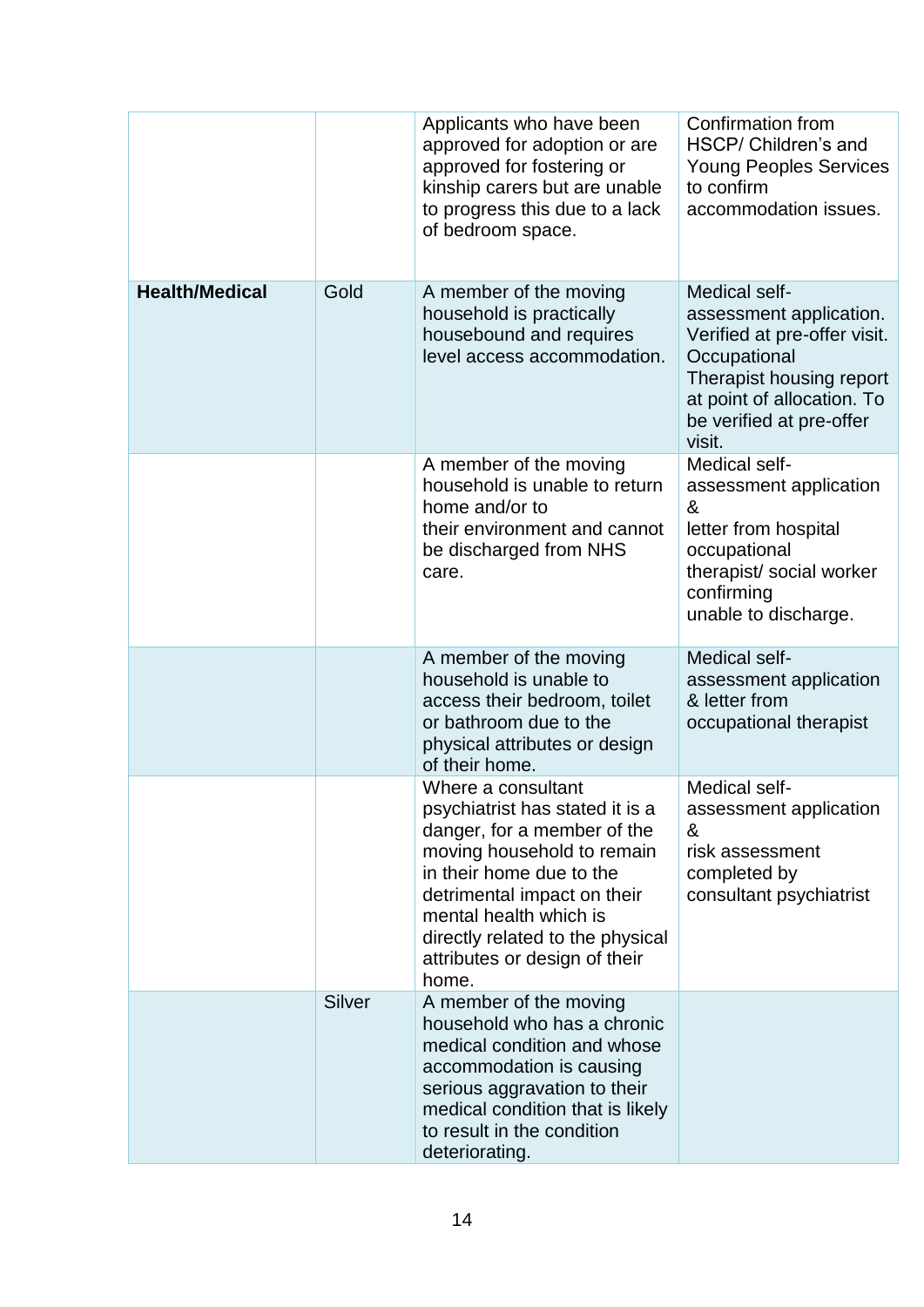| Where a consultant<br>psychiatrist has stated that<br>your home is having a<br>significant detrimental effect<br>on a member of the moving<br>household's mental health.  | Medical self-<br>assessment application<br>& risk assessment<br>completed by consultant<br>psychiatrist. |
|---------------------------------------------------------------------------------------------------------------------------------------------------------------------------|----------------------------------------------------------------------------------------------------------|
| Where a member of the<br>moving household is having<br>difficulty accessing their<br>bedroom, bathroom, or toilet<br>facilities because of a<br>chronic medical condition | Medical self-<br>assessment application.<br>Verified at pre-offer visit                                  |

### **30 Limitation of Passes**

- 30.1 We are committed to offering applicants as much choice as possible, however, in some circumstances awarding Priority Passes will result in restrictions on the type of property or area for which the applicant will be considered for.
- 30.2 We may also limit a Priority Pass to a particular type of property, e.g., to ground floor accommodation where a pass has been awarded for health-related mobility problems, or to wheelchair accommodation where this is required by the applicant.

#### **31 Size of Accommodation**

- 31.1 Applicants are matched to housing depending on the house size they need as set out below.
- 31.2 The applicant's house size requirement will be worked out on the following basis: -
	- One bedroom for each co-habiting couple & for each member of the family over 16 years of age.
	- One bedroom for each pair of children of same gender under the age of 16 years old
	- One bedroom for each pair of children of a different gender under the age of 10 years old.
	- Maximum of 2 persons to each bedroom.
	- Where an applicant can provide proof of pregnancy, the unborn baby will be considered for assessing the house size required.
	- Where there is a significant age gap between children of the same sex (of 8 years or more) the applicant can be considered for an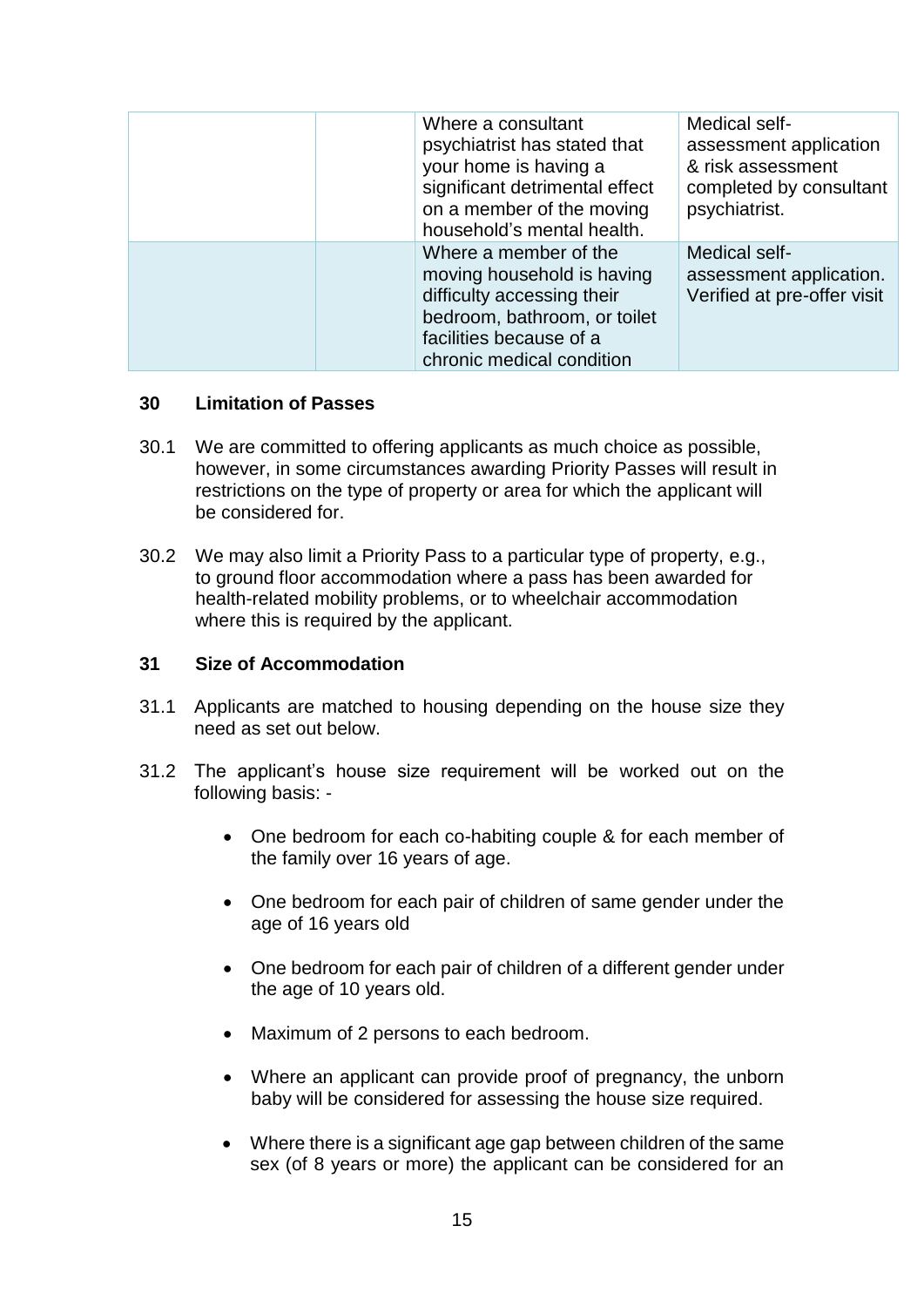additional bedroom on request. Overcrowding Priority Passes are not awarded for significant age gap.

- 31.3 Applicants will be advised that the payment of Housing Benefit or the housing element of Universal Credit may be restricted on homes that are larger than the tenant needs.
- 31.4 In general, the participating landlords will not offer accommodation which results in overcrowding of a property by the permanent members of an applicant's household.
- 31.5 In cases of acute housing need and a shortage of the appropriate size of house the ICHR may allow applications for a smaller house with one less bedroom than required by household size.
- 31.6 The ICHR may also allow applications for a larger house with one more bedroom than required by household size. Typical examples include needing an additional room for medical or care reasons. As well as considering the housing need of the applicant, the participating landlords may consider the good management of its stock and seek to avoid high concentrations of any one household structure in individual areas.
- 31.7 Allocations outwith the guidelines specified above will only be considered at the discretion of the relevant officer within each organisation.

### **32 Child Access and Care Providers**

- 32.1 The Associations' will consider requests from applicants for the allocation of a property with one extra bedroom to provide for the access arrangements for children whose parents live apart and overnight accommodation is required for the children.
- 32.2 The Associations' will consider requests for the allocation of a property with one extra bedroom to provide for a professional carer should that carer be required to stay overnight with the tenant for the tenant to sustain their tenancy. Most often this would be evidenced through the applicant's disability benefit entitlement and medical condition information in the self-assessment form.
- 32.3 Such offers of property may be subject to the bedroom tax deductions and in all circumstances the tenant is eligible for the full rent liability.

### **33 Orders relating to Children**

33.1 If an applicant has residential access to their child/children (no older than 16 years) for up to 3 nights per week, the applicant will be allocated one extra bedroom, if required, to accommodate the child/children. We will normally ask for proof of this requirement.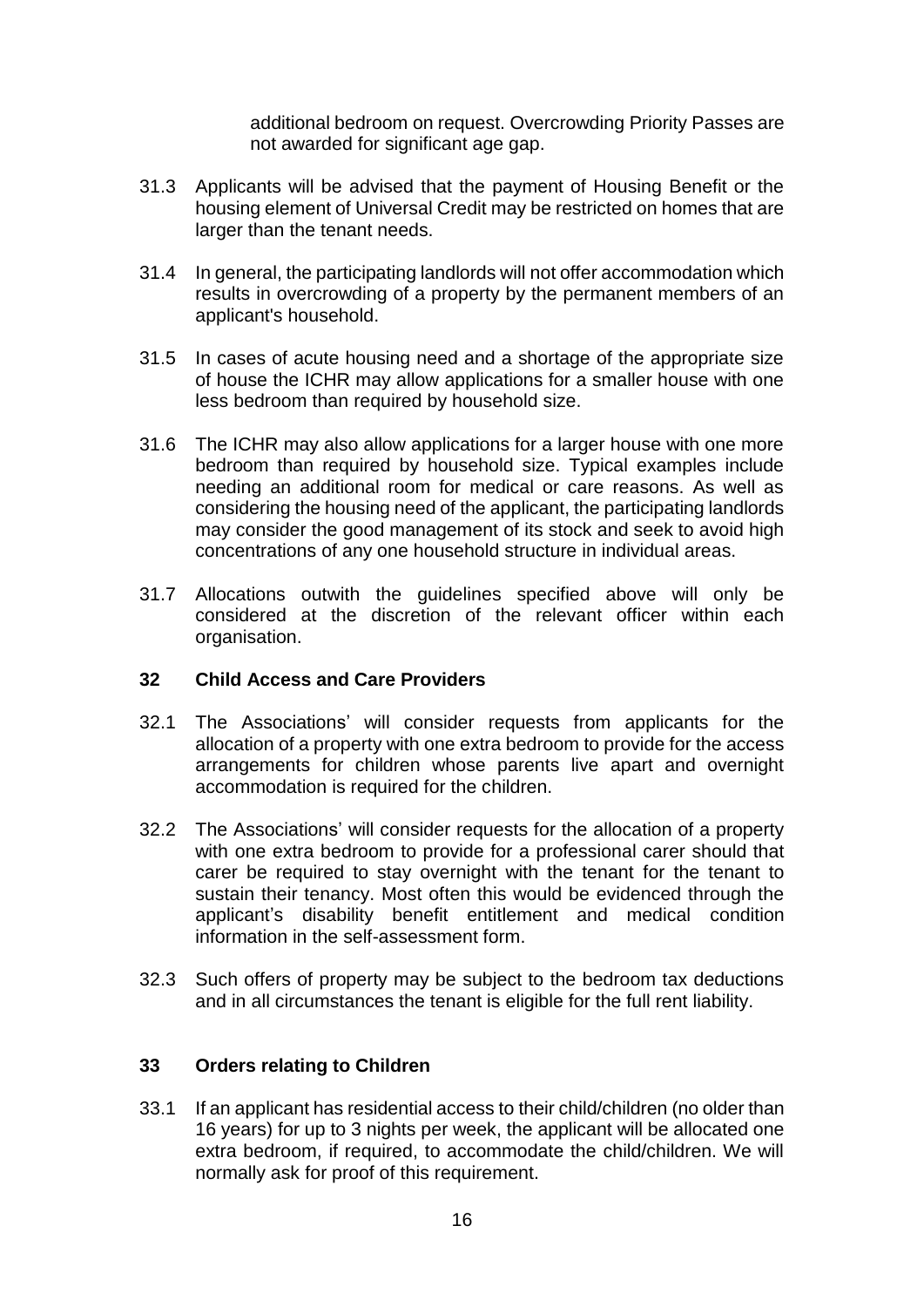- 33.2 If an applicant has access to their child/children for 4 nights a week or more, the child/children will be treated as permanent members of the household, and we will allocate a property of the appropriate size to accommodate them. Proof of child benefit will be required at pre-offer visit.
- 33.3 No more than two people should share a bedroom unless the applicant chooses to share a room with a child or children on residential access of less than 3 nights per week

### **34 Kinship Carers, Foster Carers & Those Adopting**

34.1 A level of priority will be considered for those applicants who have been approved for adoption or are approved for fostering or kinship carers. Though housing need is always based upon current circumstances we will consider giving priority where supporting evidence can be provided. We may work with the Children's and Young Peoples Services to decide at what stage it is appropriate to give priority.

### **35 Overcrowding**

35.1 We recognise housing need due to overcrowding by the award of Gold, Silver and Bronze Priority Passes (see Section 31). This section also covers the priority given to large families (who need 4 or more bedrooms) whose principal housing need is likely to arise from overcrowding. We only assess overcrowding for households that have outgrown their accommodation. If an applicant is living with family or a guardian, we will not take account of overcrowding that may already exist within the family but will only consider the needs of the applicant.

### **36 Under Occupation**

- 36.1 The Law recognises under-occupation as reasonable preference. Priority passes are awarded based on:
	- a RSL household under-occupying by 1 bedroom silver priority will be awarded
	- a RSL household under-occupying by 2 or more bedrooms gold priority will be awarded.

We recognise housing need due to changing family circumstances resulting in an applicant now requiring a smaller home by the award of Gold and Silver Priority Passes. Since in addition to recognising the needs of the applicant the added benefit of this is to free up larger homes for those who need them this priority is only awarded to tenants of RSL landlords only.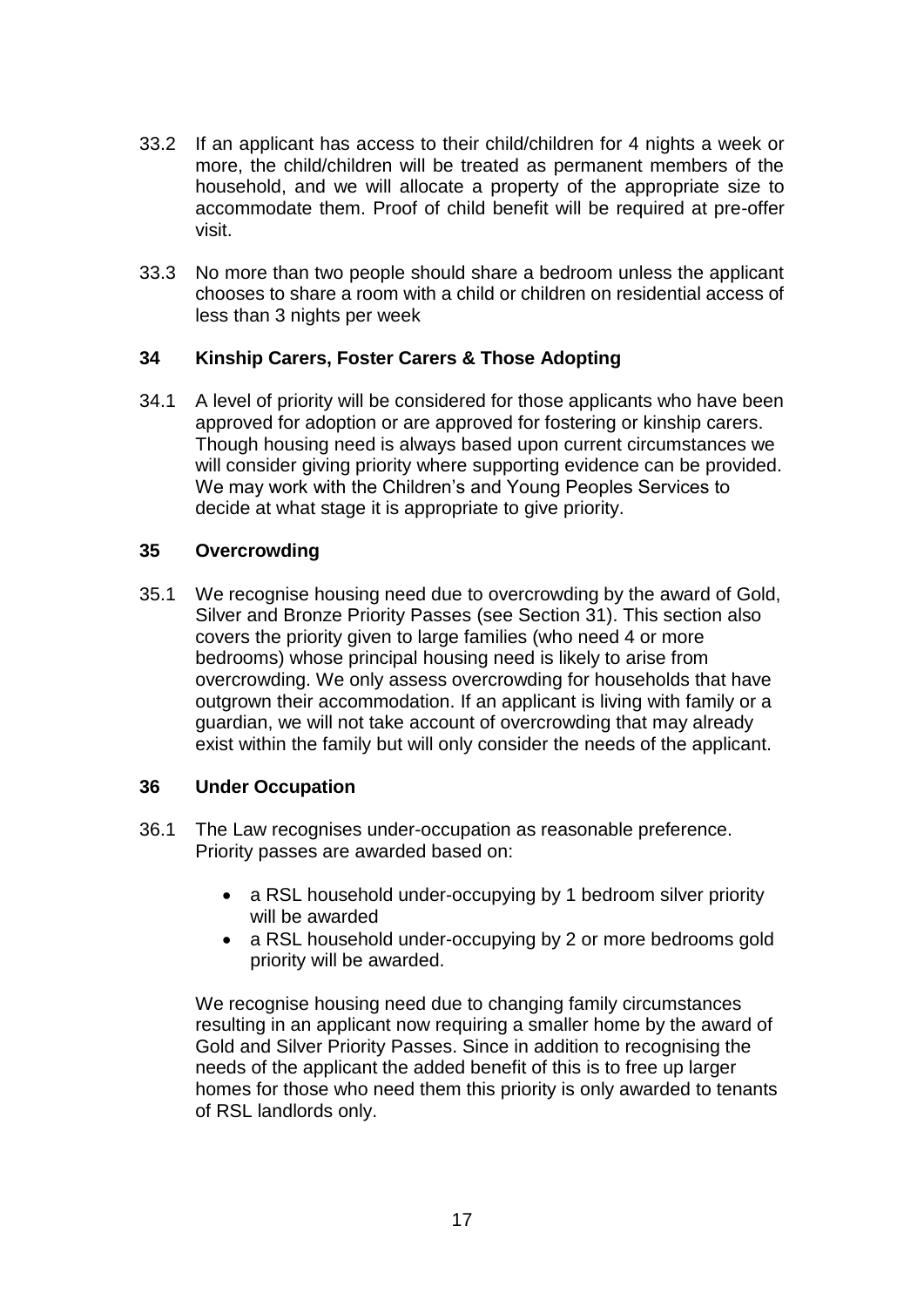## **37 Harassment and Abuse**

- 37.1 Harassment and abuse can take many forms, it can be verbal or physical and at its most acute, life threatening. Types of abuse and harassment may include:
	- racial harassment
	- religious or sectarian harassment
	- homophobic harassment
	- transphobic harassment
	- harassment of autistic people and people with a learning or physical disability
	- sexual harassment.

This list is not exhaustive.

- 37.2 The RSL partner landlords recognise the importance of providing an appropriate and consistent approach to those applicants experiencing domestic abuse. Section 28 confirms that priority that will be awarded to applicants in this category. Additionally, each landlord has its own policies and procedures that set out how domestic abuse will be prioritised and the support that will be provided.
- 37.3 Applicants suffering from harassment to the extent that they cannot occupy or must leave their home will be encouraged to apply to the local authority for assessment under the homelessness legislation which could result in the award of a Priority Pass. Applicants will also be encouraged to contact their own landlord for advice, support and assistance. This may include being signposted to other agencies as appropriate.

### **38 Health/Medical**

- 38.1 We recognise housing need due to health problems by the award of Gold and Silver Priority Passes. We will consider awarding priority for re-housing on health grounds only where a move may result in a significant improvement in the applicants' health or make their health problem much easier to cope with. We do not assess the severity of the medical condition, only look at the impact of their current accommodation on their health.
- 38.2 Medical Priority Passes are awarded based upon the information provided in the registration form, we provide guidance to staff to assist them in making these assessments. We may seek further information about the applicant's condition, the impact of re-housing and the type of property required from a health professional at the point of allocation, if this has not already been provided.
- 38.3 Minor ailments or conditions that will not be improved by re-housing will not attract priority on health grounds.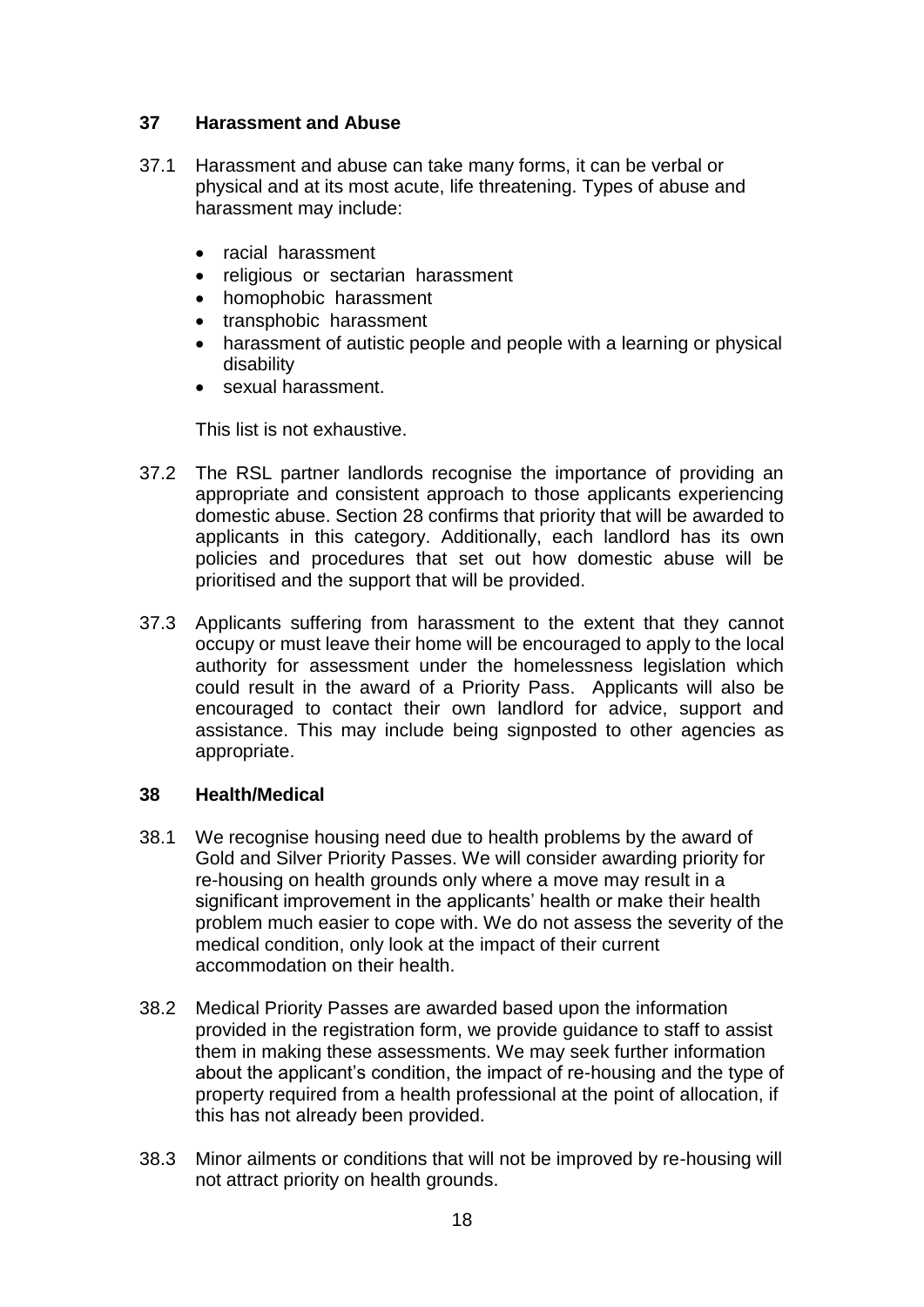- 38.4 We may place restrictions on the type of property to be offered to an applicant who has been awarded a Priority Pass on health grounds. For example, someone awarded priority due to difficulties managing stairs in their current accommodation will normally only be able to apply for properties on the ground floor.
- 38.5 We will not normally allocate a property that would require significant adaptations to meet an applicant's needs unless we have no properties available that would meet the applicant's needs without adaptation. In these circumstances we will consider each case on an individual basis, in partnership with Inverclyde HSCP.

### **39 Unsuitable Housing**

39.1 We recognise housing need resulting from living in property that is below tolerable standard (BTS), suffering from dis-repair or lacking amenities by the award of a Gold Priority Pass. Evidence is required from the local authority as detailed on page 13.

# **LETTING OF PROPERTIES**

### **40 Letting Process**

40.1 We let our properties through a Choice Based Letting system.

#### Advertising Properties

- 40.2 The majority of empty properties will be advertised through the ICHR website – exceptions to this are noted in each landlords Lettings Plan e.g., Homeless Section 5 Referrals. Properties will be advertised on a weekly cycle. Properties will be advertised on a rotational basis with priority to different pass holders. To ensure efficiency in managing turnover and to minimise void rent loss, in most cases properties will be advertised as soon as the termination notice is given.
- 40.3 The adverts will clearly identify which applicants the property will be prioritised to. It will also detail the size, area, house type, rent and service charges.
- 40.4 If there are no eligible applications for a property at the end of the advertisement cycle, it will be re-advertised the following week.
- 40.5 In exceptional and emergency circumstances, landlords retain the right to withdraw any advertised property without prior notice.

# **41 Applying for Empty Homes**

41.1 Applicants will be shortlisted for a property based on best fit and priority. Applications will only be eligible where the property is the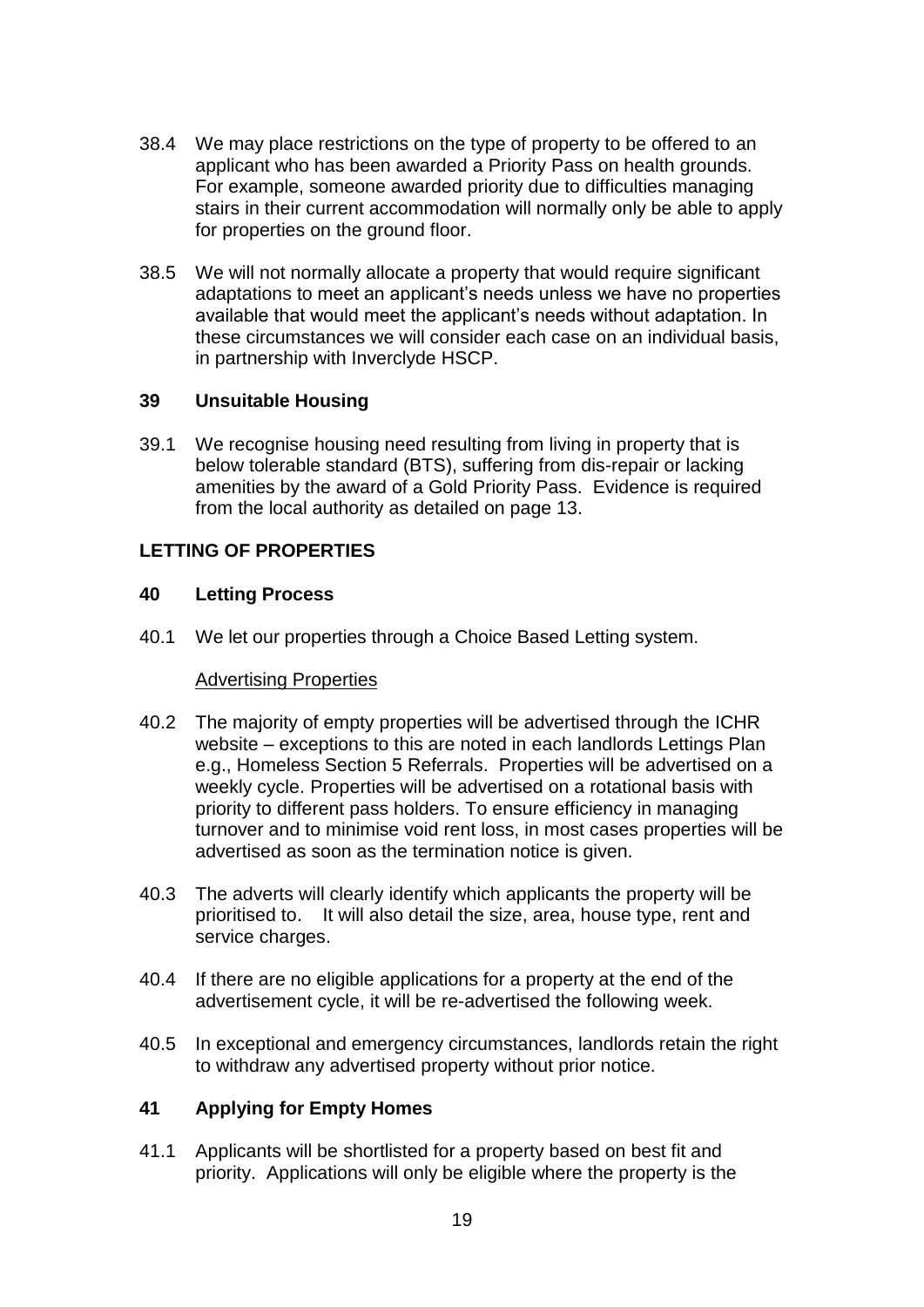correct bedroom size for the household and meets any special criteria (e.g., applicants with mobility issues and awarded priority for ground floor will not be eligible to apply for properties 1 up and above unless it has lift access).

41.2 Applicants are expected to check adverts regularly. To ensure that applicants do not miss property adverts, they can opt in to be notified by email when a property becomes available that fits their criteria.

#### **42 Making an Offer / Acceptance**

- 42.1 Once the advertising period ends, a shortlist of applicants is prepared made of those who meet the advert criteria including household size and are not affected by the suspensions policy. The property will generally be offered to the applicant with the highest Priority Pass who is best fit for the property. If there are two applicants with the same Priority Pass, then the applicant with the earliest registration date will be made the offer.
- 42.2 Where a property has 'special features' (e.g., ground floor, wheelchair access, wet floor shower etc) this will be allocated to applicants who need the feature. If there is no one on the short list requiring the feature, then the property will be let to the applicant with the highest Priority Pass or earliest registration date.
- 42.3 Successful applicants will be contacted to view the property. Applicants must respond to this contact within 24 hours of being contacted or it will be counted as a refusal unless previously agreed.
- 42.4 If an applicant refuses the property, it will then be offered to the next person with the highest Priority Pass/earliest registration date.
- 42.5 Applicants who applied for properties on the ICHR website will receive an email informing them that they were unsuccessful.
- 42.6 Any offer we make will be conditional upon the applicant's housing circumstances being confirmed, the applicant providing proof of residency, any evidence relating to the award of a Priority Pass being provided and, if appropriate, previous tenancy references being received.
- 42.7 It is expected that rent payment will be made in advance in accordance with the tenancy conditions at the time the tenancy commences. Each participating landlord reserves the right to withdraw an offer of let if the applicant is unable to make a minimum payment of rent at the tenancy commencement. The minimum payment which will be accepted will be made clear in the offer of let.
- 42.8 An applicant will have 24 hours in which to accept or refuse any offer. This runs from the date of the viewing unless this has been unreasonably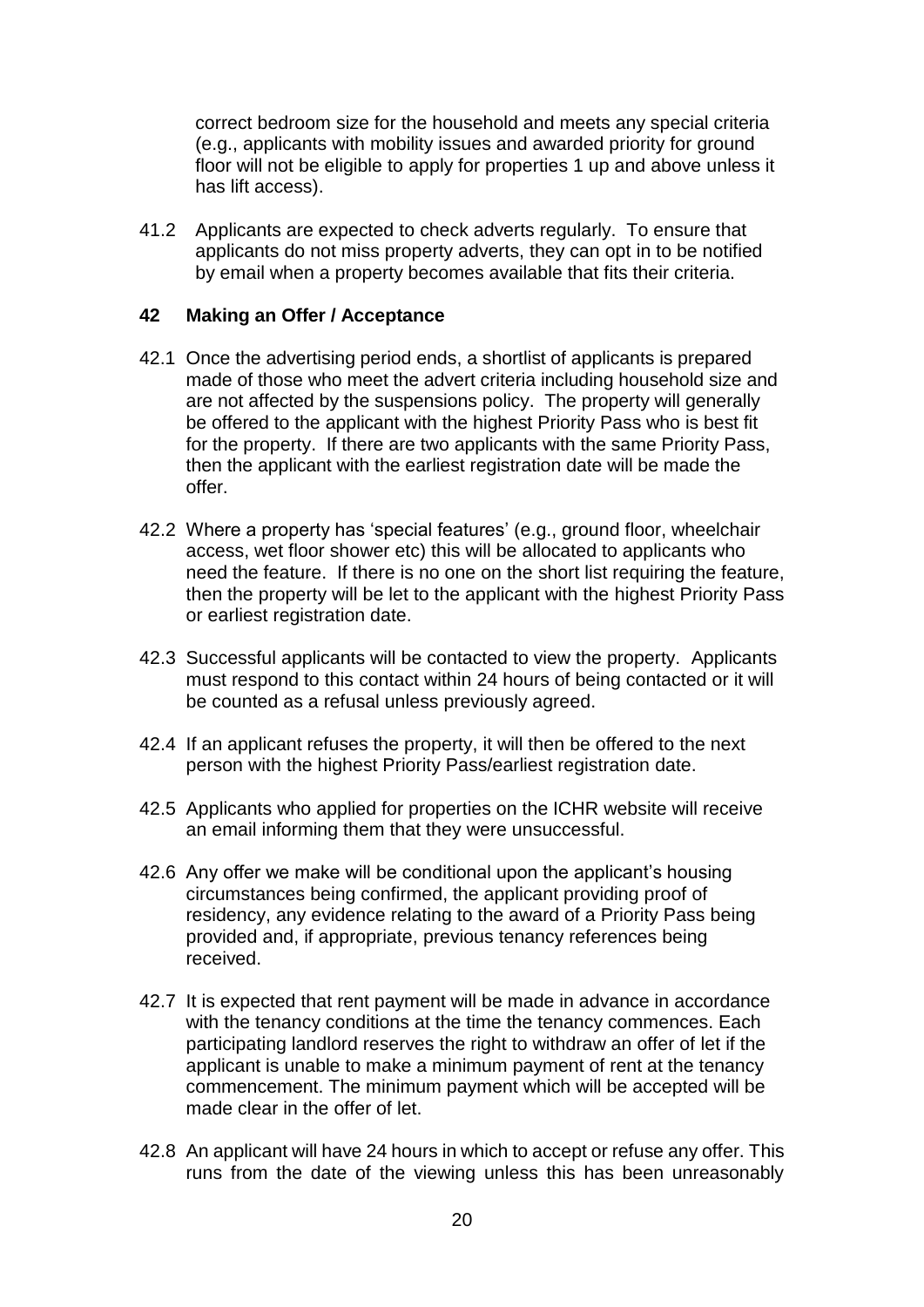delayed in which case it runs from the date on which the provisional offer of accommodation is made. Provision to extend this time will be made, by agreement, in exceptional circumstances*.*

42.9 Acceptance of an offer must be in writing.

### **43 Refusing an Offer**

- 43.1 Applicants who refuse two reasonable offers within a 6-month period, after successfully applying for the available properties will have their registration suspended from receiving further offers for 6 months. This suspension takes effect from the date of the second refusal. Offers may be made verbally or in writing.
- 43.2 Applicants should indicate why a refusal is being made.

### **44 Home Visits**

- 44.1 Home visits will normally be carried out prior to an offer of accommodation being confirmed where practical. The purpose of this visit will be to verify the applicant's circumstances are as stated on their housing registration. Where a home visit has been attempted a contact card will be left. The applicant has 24 hours in which to respond to the relevant association. Failure to respond will be classed as a refusal as under Section 43 and may result in the application being suspended.
- 44.2 In the case of transfer applicants, the house visit will allow the participating landlord to check that the property has been maintained in accordance with the tenancy agreement and to discuss end of tenancy procedures as well as to verify the applicant's circumstances.
- 44.3 For those who have been awarded a Priority Pass, we will also check the information provided in the registration form. If the applicant has declared tenancy debt equivalent to more than one month's rent charge, we will also check that the re-payment arrangement is still being maintained.
- 44.4 Please let us know if there are any adjustments to be considered for your home visit.

### **45 Verification**

45.1 The Applicant must, when requested, provide confirmation of any of the relevant circumstances stated on their registration. If satisfactory verification cannot be provided within a reasonable timescale of the request, in line with ICHR's procedures, the registration will be reassessed and Priority Passes may be removed. A housing registration will be suspended from receiving offers whilst satisfactory verification is outstanding. Information will be sought regarding current and former tenancies as required.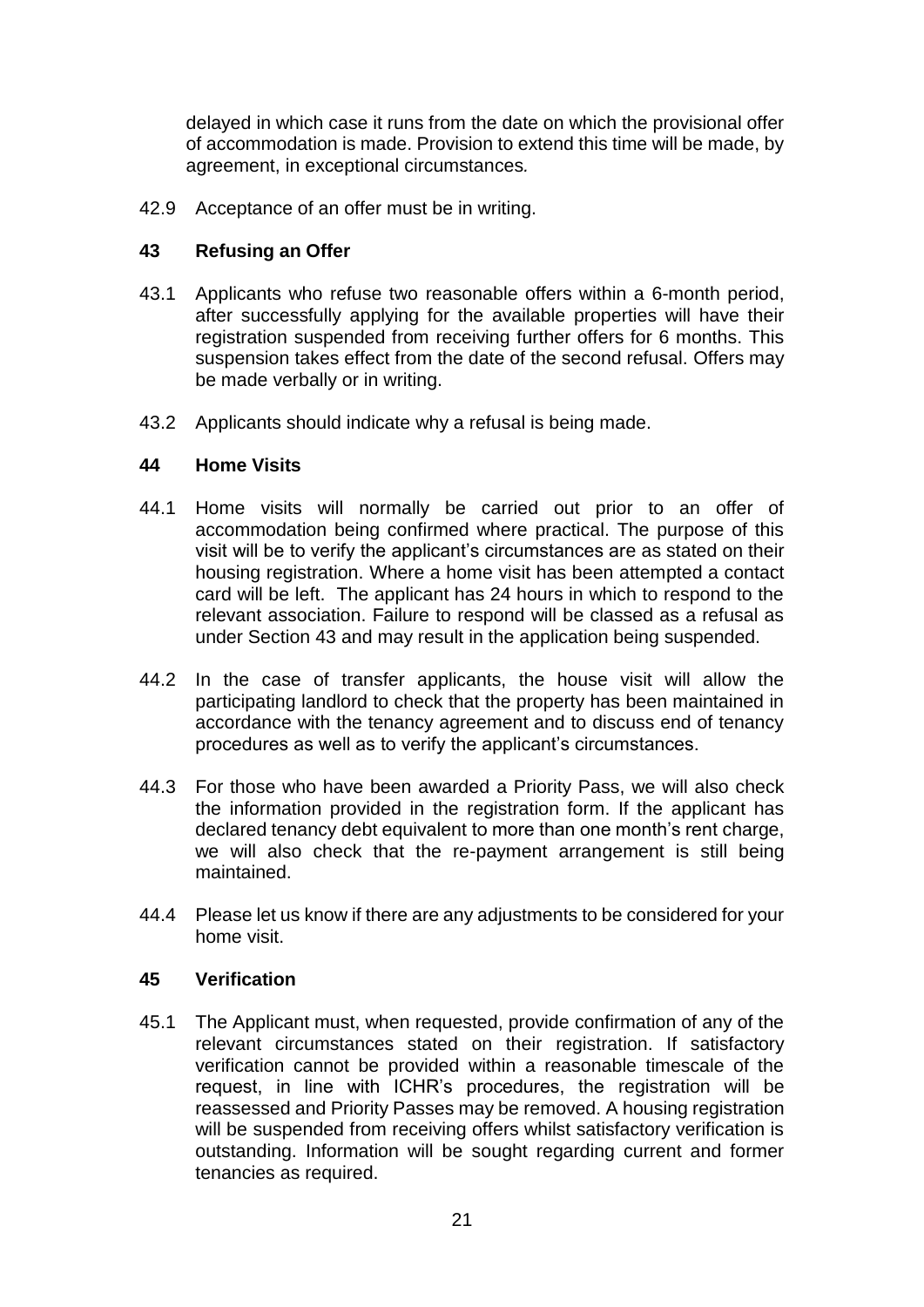### **46 Short Scottish Secure Tenancies**

- 46.1 Most of the tenancies that we offer will be Scottish Secure Tenancies that provide long-term security of tenure, however in some limited circumstances, we may offer a Short Scottish Secure Tenancy (SSST) instead. The circumstances where we may offer a SSST are:
	- Where an applicant is a homeowner who cannot live in their property because repairs are required to make their home safe or adaptations are necessary to meet the needs of the applicant or a member of their household, or the property is being sold to enable the purchase of an alternative, more suitable property
	- Where an applicant or a member of their household has acted in an antisocial manner within the last three years
- 46.2 If we grant a SSST which we decide not to either extend or convert to a Scottish Secure Tenancy, we will notify the tenant of the reasons for our decision and the tenant has the right to a review of this.

### **47 Local Letting Initiatives**

- 47.1 Partner landlords may consider the use of local lettings initiatives from time to time to for specific letting areas with the aim of building a strong and sustainable community.
- 47.2 A local letting initiative would align with the overall principles and objectives of the allocations policy but through an open and transparent framework it would allow for a variance to the policy to take account of local housing needs and circumstances.
- 47.3 A local letting initiative would be set up in line with good practice guidance and relevant legislation.

### **48 Sensitive Letting**

- 48.1 In allocating housing, the participating landlords aim to balance a range of factors:
	- the individual's housing need:
	- the suitability of the house for that applicant:
	- the needs of the community.
- 48.2 We seek to make sure any let made is likely to be sustained providing a long term and stable solution for that applicant. A tool to assist in this matching of property and applicant to avoid housing management issues which may arise, is to make a sensitive let. This means a departure from normal procedure of allocating to the person with the highest level of priority as defined by the allocations policy. Instead, an applicant is selected where there is a match between the suitability of the applicant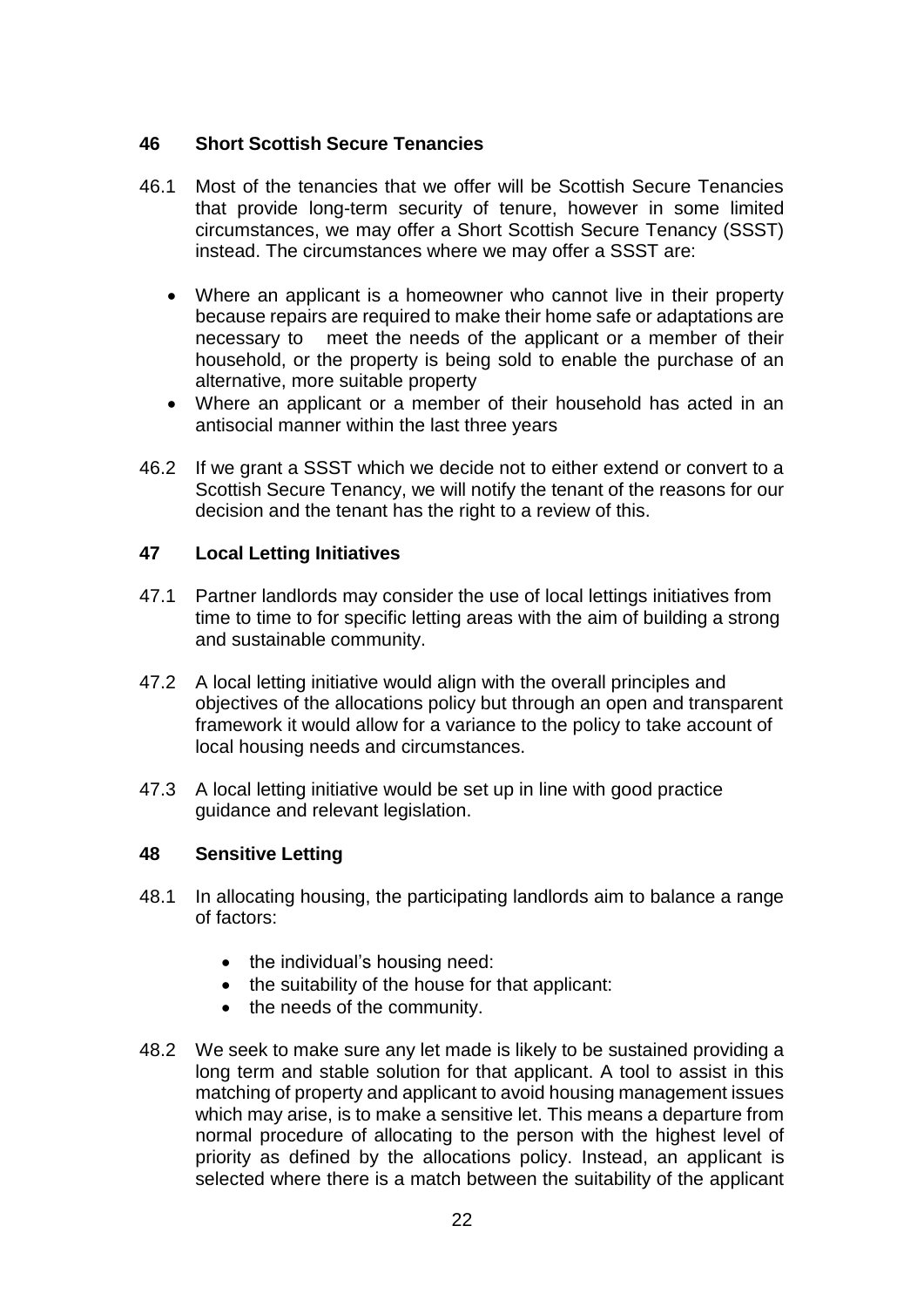and the empty property. This is based on knowledge about the applicant, their choices for rehousing and the property, its location, and neighbours.

- 48.3 The participating landlords will document the reasons why a sensitive let is required and specifically why any individual applicant has been bypassed. The decision will be taken by the relevant officer in each organisation and the volume of such decisions will be recorded and monitored.
- 48.4 The participating landlords will monitor the impact of sensitive lettings on the individual applicant affected including the number of times bypassed, extra waiting time for an offer and the quality of any later offer.

### **49 Management Allocations**

- 49.1 In exceptional circumstances, we may allocate properties on management grounds (i.e., we will not normally advertise the property but will allocate it direct to one applicant), for example:
	- High level support needs, severe harassment, or domestic abuse
	- Applicants with exceptional circumstances not otherwise covered by this policy
	- Where an individual needs a particular type of property that may not come up for allocation very often so that their health or support needs can be addressed
	- Where a series of moves can meet the housing needs of several applicants and the first suitable property to facilitate this is available
	- Where we require someone to move from an adapted or wheelchair property because the family member who needs the facilities provided dies or is permanently hospitalised
	- Where we urgently need to move a tenant to address issues such as antisocial behaviour, harassment, or abuse.
	- Where a landlord is undertaking a modernisation or demolition programme
- 49.2 The relevant officer in each organisation may decide to provide housing to such a case outwith the usual allocations policy according to each association's own procedures.

# **51 Lettings Process – Choice Based Lettings**

- 51.1 Available properties will be widely advertised by the ICHR to tell applicants what properties they have available for letting. Each property will have a closing date set which is a fixed day each week, currently Sunday at midnight. There may be several properties available at any one time.
- 51.2 Information about the properties available will include the details of the property including the number of bedrooms, type of property, floor level, and all facilities such as central heating, bathing/shower facilities and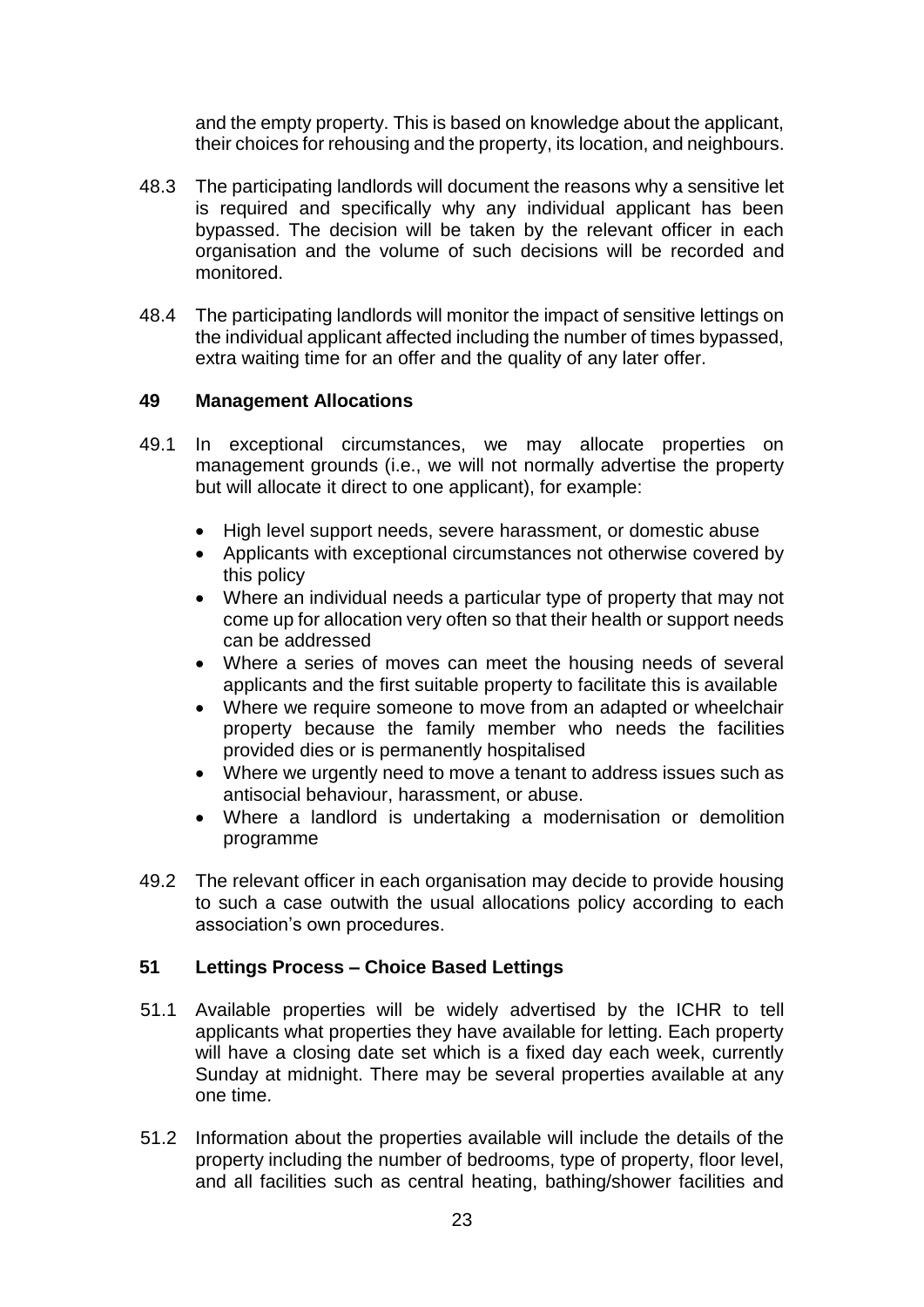whether the property has a lift. The details of the rent, service charges, energy efficiency rating and Council Tax banding will be given.

- 51.3 The landlord has the freedom to set the priority order for letting, this will be on a rotational basis in line with each landlords annual Lettings Plan. Priority may be given to certain Priority Pass holders, and this will be clearly specified in the property description. For example:
	- Priority will be given to transfer applicants over other Priority Passes when the property is allocated to the transfer quota.
	- Where the property has a level access or a lift, priority will be given to people with restricted mobility.
	- If a property is suitable for a wheelchair user, applicants who have a member of their household who uses a wheelchair will be given priority.
	- Where the property has specific adaptations such as a level access shower or other specialist adaptation, priority may be given to applicants who would benefit from the facility.
	- Priority will normally be given to applicants who require the number of bedrooms that the available property has.
- 51.4 Each participating landlord reserves the right to set the criteria for each property. In relation to the household size accepted for the property, they may choose to widen or restrict the criteria relating to the household size considered for a particular property for management reasons. The criteria will be clearly stated in any advert.
- 51.5 If there are any restrictions on how a property will be let these will be specified. For example; if pets are not allowed in the property.
- 51.6 Applicants may apply for a maximum of three properties covering all participating landlords during any week. To apply for the property, the applicant must submit an application before the closing date. Help will be made available if an applicant requires assistance to do this. Applicants can withdraw any applications they have made before the property closing date.
- 51.7 Once the closing date is reached, the list of applicants for the property is assessed against the size and attributes of the property. If there are any priority criteria or restrictions, the list is filtered accordingly. For example, if the property is a 2-bedroom property to be let to the participating landlords transfer quota, the transfer applicants on the 2-bedroom list will be given first priority. If there are none who have applied that qualify for the offer of housing, the offer will be made to the housing list applicant that fulfils the criteria and has the highest priority on the 2-bedroom list. Applicants can check their online application to confirm the status of their application following the closing date. Landlords are responsible for updating the status of their properties.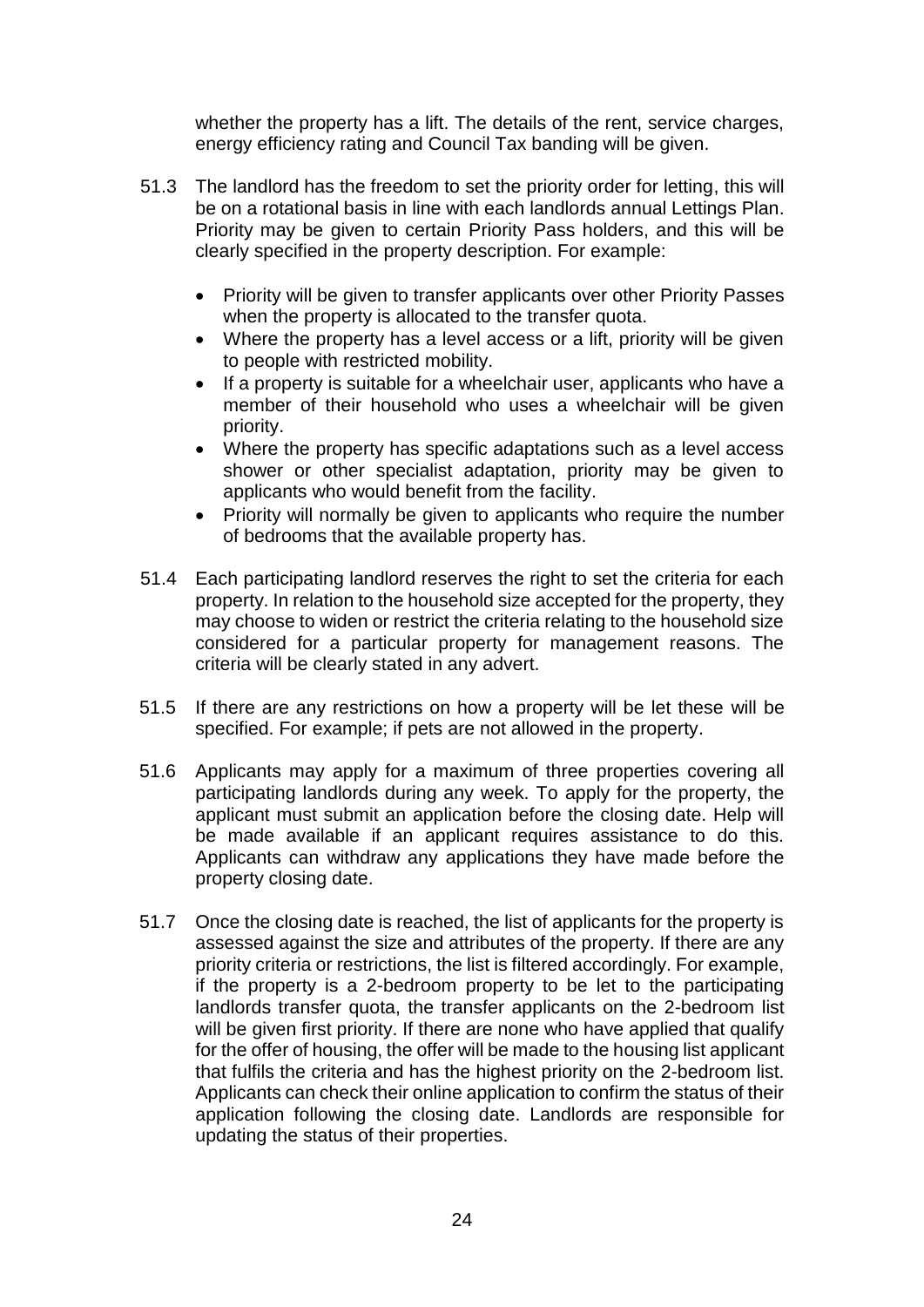# 52 **Appeal and Complaints Process**

52.1 All applicants have the right to appeal against any decision made concerning their registration, the assessment of their housing need, the decision to suspend an application or Priority Pass, the withdrawal of a Priority Pass or the withdrawal of their registration or an offer of housing. Appeals and Complaints will be dealt with by staff at an appropriate level. Staff members who made the original decision or were involved at a previous stage of the process may not be involved in appeals and complaints.

### 52.2 Appeal Stage 1

Appeals should be made in the first instance within two weeks of the disputed decision. (See table below for where you should submit your appeal). We aim to acknowledge receipt of the appeal within 2 working days and to provide a full response within ten working days.

#### 52.3 Appeal Stage 2

If the applicant is not satisfied with the Appeal Stage 1 decision, or has additional information, they can appeal again. Stage 2 appeals should be submitted within two weeks of the Stage 1 decision. We will acknowledge receipt of the appeal within three working days and aim to provide a full response within 20 working days.

### 52.4 Stage 3

If the applicant is not satisfied with the Stage 2 appeal decision, their final appeal will be dealt with at Stage 2 of our Complaints Handling Procedure.

52.5 If the appeal or complaint is against a decision not to make an offer of housing, this will be dealt with by the allocating landlord's procedures. The property will not be held until the conclusion of the appeal and/or complaints process.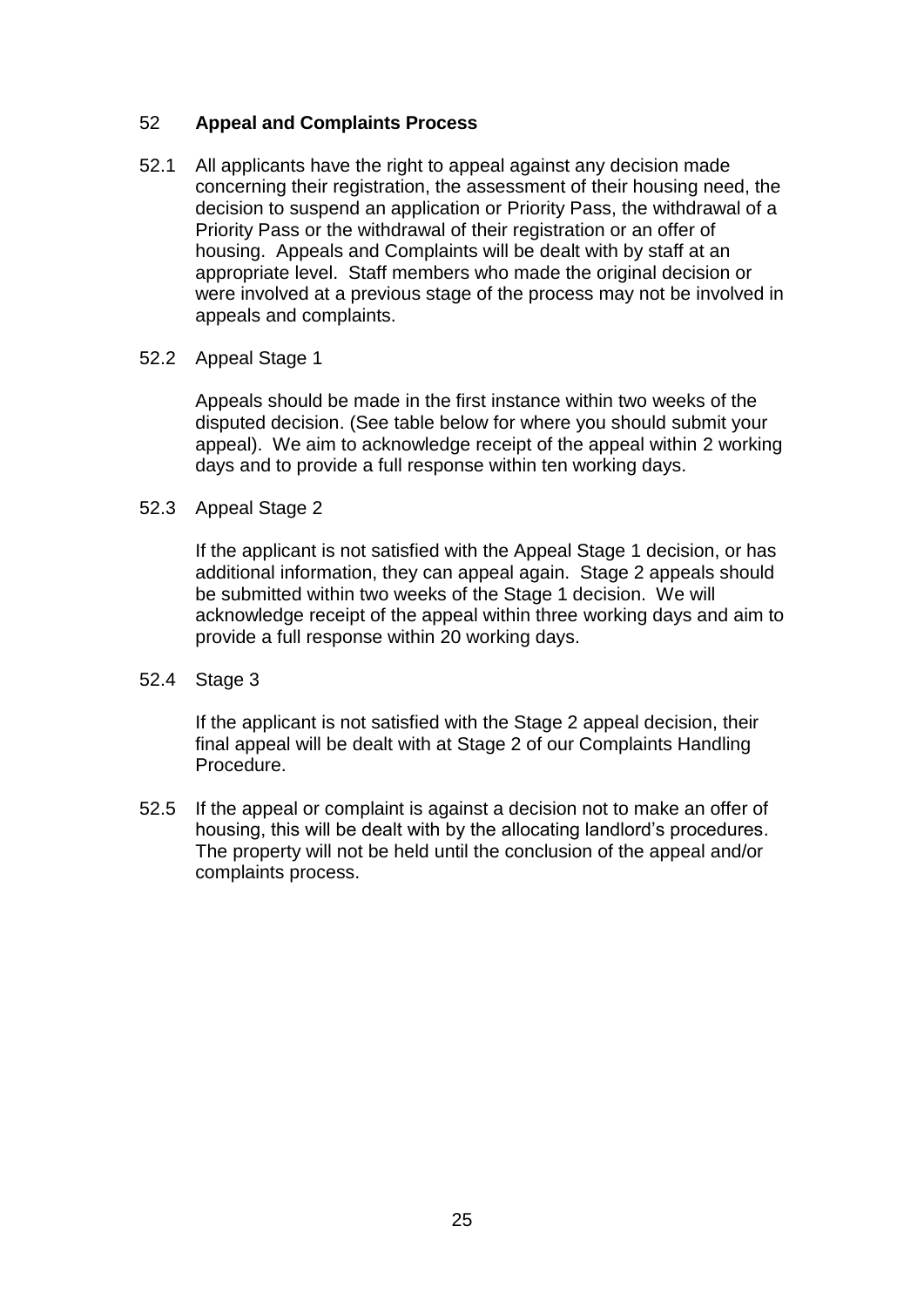| <b>APPEALS</b>                                                                  | <b>WHO DEALS WITH APPEAL</b>           |
|---------------------------------------------------------------------------------|----------------------------------------|
| I disagree with my Priority Pass<br>award                                       | <b>ICHR Team</b>                       |
| My registration was suspended due<br>to pre tenancy questions being<br>selected | <b>ICHR Team</b>                       |
| My registration was suspended<br>following 2 refusals                           | Landlord who instructed suspension     |
| My application for a property was by-<br>passed                                 | Landlord who instructed by-pass        |
| My offer of housing was withdrawn                                               | Landlord who offered the property      |
| <b>COMPLAINTS</b>                                                               | <b>WHO DEALS WITH COMPLAINT</b>        |
| My housing registration took too long<br>to process                             | <b>ICHR Team</b>                       |
| The details in the property advert<br>were incorrect.                           | Landlord who advertised property       |
| I am unhappy with how a staff<br>member spoke to me.                            | Landlord you contacted or ICHR<br>Team |

52.6 We will tell applicants about their right to appeal or the next stage in the process in all decision letters.

### **53 Equalities**

53.1 The ICHR will process housing registrations with regard to the provisions within the Human Rights Act 1998 and the Equality Act 2010 and will not unfairly discriminate against any individual, household or group on the grounds of the protected characteristics as defined in this Act; age, disability, gender reassignment, marriage and civil partnership, pregnancy or maternity, race, religion and belief, sex, or sexual orientation.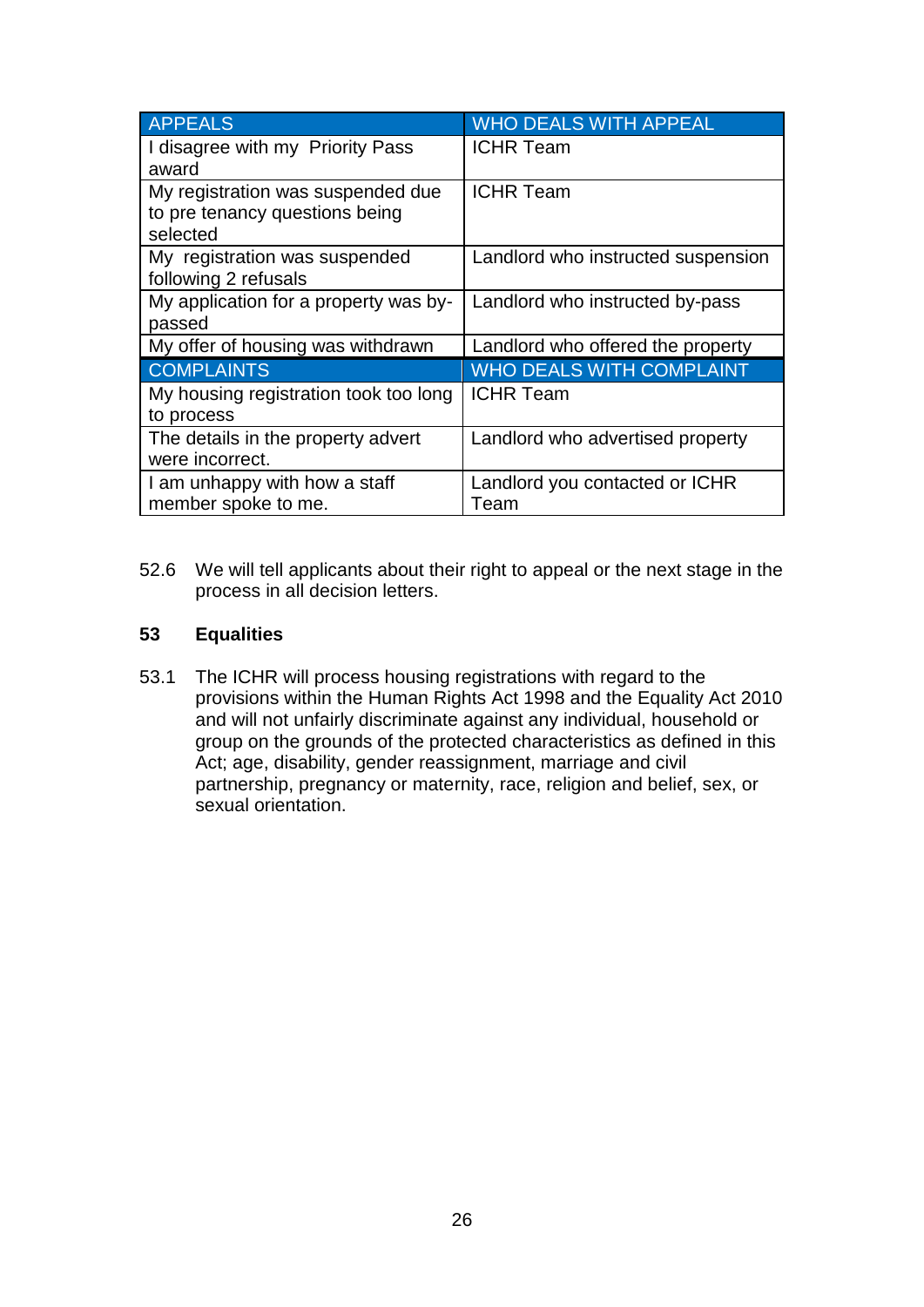### **Illustration of House Size Required** Appendix I

Adult only households will be calculated based on the relationships between the adults.

| <u>tauri only householde will be calculated baced on the relationship</u><br><b>Household Type</b> | 0 00.00000 und additio<br><b>Number of Bedrooms</b> |            |                  |              |             |                 |      |
|----------------------------------------------------------------------------------------------------|-----------------------------------------------------|------------|------------------|--------------|-------------|-----------------|------|
|                                                                                                    | <b>Bedsit</b>                                       | 1          | $\boldsymbol{2}$ | $\mathbf{3}$ | 4           | $5\phantom{.0}$ | $5+$ |
| Single Person                                                                                      | loo                                                 | <u>امر</u> |                  |              |             |                 |      |
| Couple (including same sex couple) with no children                                                |                                                     | F          |                  |              |             |                 |      |
| Parent(s) with 1 child                                                                             |                                                     |            | Ľ                |              |             |                 |      |
| Parent(s) with two children under 16 years of the same gender                                      |                                                     |            | اصرا             |              |             |                 |      |
| Parent(s) with 1 girl and 1 boy both under 10 years                                                |                                                     |            | I                |              |             |                 |      |
| Parent(s) with 2 children of same gender where there is an age difference of<br>8 years or more    |                                                     |            |                  | <u>اعر</u>   |             |                 |      |
| Parent(s) with 2 children where 1 is over 16 years of the same gender                              |                                                     |            |                  | I            |             |                 |      |
| Parent(s) with 1 girl and 1 boy where the oldest is over 10 years                                  |                                                     |            |                  | Ľ            |             |                 |      |
| Parent(s) with 3 children regardless of age or gender                                              |                                                     |            |                  | Ľ            |             |                 |      |
| Parent(s) with 4 children                                                                          |                                                     |            |                  | I            | <u>io a</u> |                 |      |
| Parent(s) with $5 +$ children                                                                      |                                                     |            |                  |              | r           | <b>IP</b>       |      |